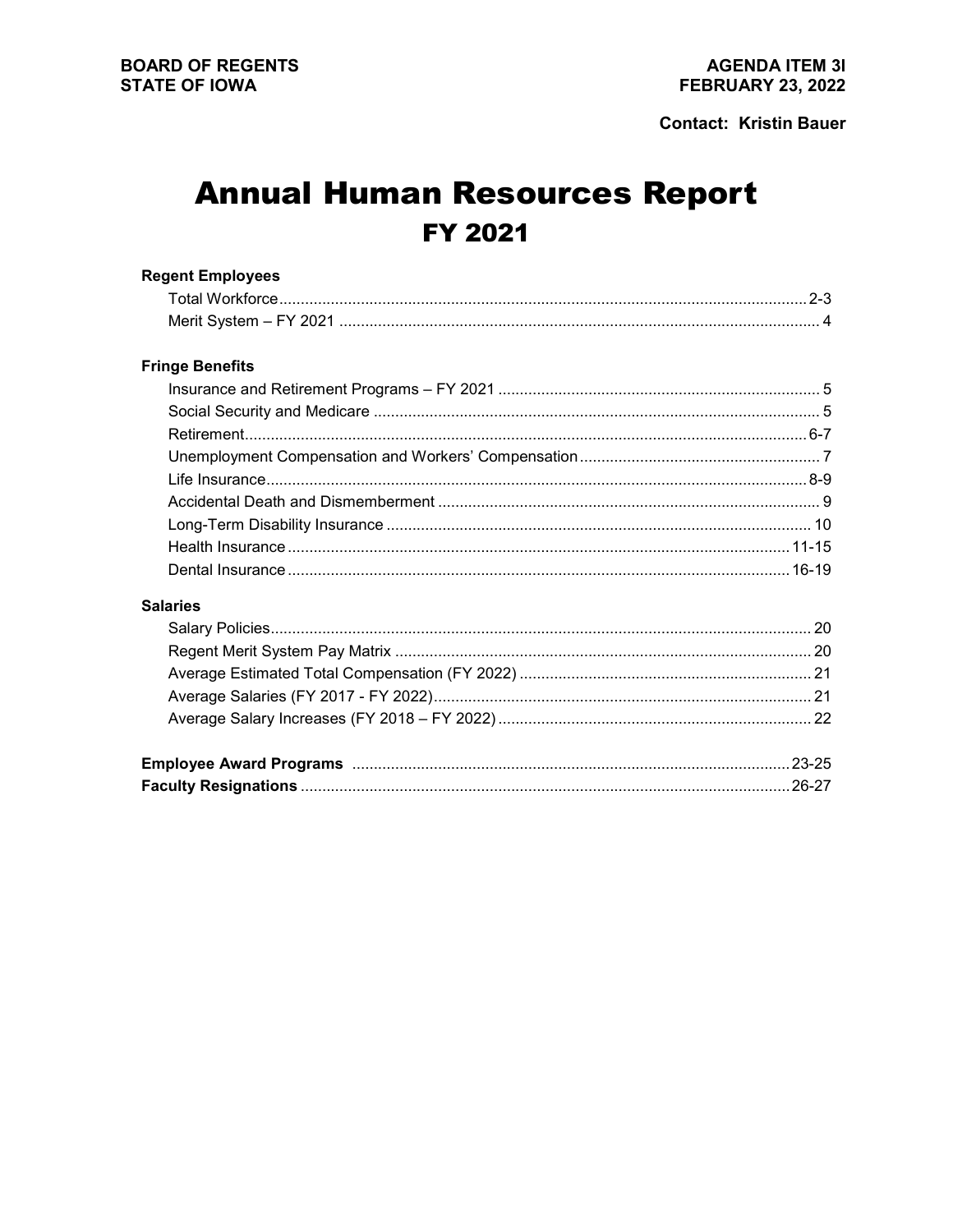# Regent Employees

## **Total Workforce**

| <b>UNIVERSITY OF IOWA</b>                     |                  |        |              |                 |              |  |  |
|-----------------------------------------------|------------------|--------|--------------|-----------------|--------------|--|--|
|                                               | October 31, 2021 |        |              |                 |              |  |  |
| <b>Primary Occupational Activity Group</b>    | <b>Total</b>     | Female | $%$ of       | <b>Minority</b> | % of         |  |  |
|                                               | <b>Workforce</b> |        | <b>Total</b> |                 | <b>Total</b> |  |  |
| Executive / Administrative / Managerial Staff | 384              | 185    | 48.2%        | 60              | 15.6%        |  |  |
| <b>Tenured and Tenure Track Faculty</b>       | 1,300            | 450    | 34.6%        | 302             | 23.2%        |  |  |
| Non-Tenure Track Faculty                      | 1,472            | 782    | 53.1%        | 353             | 24.0%        |  |  |
| Professional and Scientific Staff             | 11,578           | 8,439  | 72.9%        | 1,162           | 10.0%        |  |  |
| Secretarial and Clerical Staff                | 1,081            | 846    | 78.3%        | <b>120</b>      | 11.1%        |  |  |
| <b>Technical and Paraprofessional Staff</b>   | 941              | 732    | 77.8%        | 169             | 18.0%        |  |  |
| <b>Skilled Crafts Staff</b>                   | 230              | 9      | 3.9%         | 11              | 4.8%         |  |  |
| Service and Maintenance Staff                 | 2,109            | 1,199  | 56.9%        | 655             | 31.1%        |  |  |
| Total                                         | 19,095           | 12,642 | 66.2%        | 2,832           | 14.8%        |  |  |
|                                               |                  |        |              |                 |              |  |  |

| <b>IOWA STATE UNIVERSITY</b>                  |                         |        |              |                 |              |  |  |  |
|-----------------------------------------------|-------------------------|--------|--------------|-----------------|--------------|--|--|--|
|                                               | <b>October 31, 2021</b> |        |              |                 |              |  |  |  |
| <b>Primary Occupational Activity Group</b>    | <b>Total</b>            | Female | $%$ of       | <b>Minority</b> | $%$ of       |  |  |  |
|                                               | <b>Workforce</b>        |        | <b>Total</b> |                 | <b>Total</b> |  |  |  |
| Executive / Administrative / Managerial Staff | 658                     | 329    | 50.0%        | 57              | 8.7%         |  |  |  |
| <b>Tenured and Tenure Track Faculty</b>       | 1,125                   | 368    | 32.7%        | 339             | 30.1%        |  |  |  |
| Non-Tenure Track Faculty                      | 586                     | 321    | 54.8%        | 99              | 16.9%        |  |  |  |
| Professional and Scientific Staff             | 2,756                   | 1,589  | 57.7%        | 525             | 19.0%        |  |  |  |
| Secretarial and Clerical Staff                | 494                     | 398    | 80.6%        | 29              | 5.9%         |  |  |  |
| <b>Technical and Paraprofessional Staff</b>   | 532                     | 302    | 56.8%        | 58              | 10.9%        |  |  |  |
| <b>Skilled Crafts Staff</b>                   | 127                     | 8      | 6.3%         |                 | 6.3%         |  |  |  |
| Service and Maintenance Staff                 | 578                     | 267    | 46.2%        | 73              | 12.6%        |  |  |  |
| Total                                         | 6,856                   | 3,582  | 52.2%        | 1,188           | 17.3%        |  |  |  |
|                                               |                         |        |              |                 |              |  |  |  |

| UNIVERSITY OF NORTHERN IOWA                   |                  |           |              |                 |              |  |  |
|-----------------------------------------------|------------------|-----------|--------------|-----------------|--------------|--|--|
|                                               | October 31, 2021 |           |              |                 |              |  |  |
| <b>Primary Occupational Activity Group</b>    | <b>Total</b>     | Female    | $%$ of       | <b>Minority</b> | $%$ of       |  |  |
|                                               | <b>Workforce</b> |           | <b>Total</b> |                 | <b>Total</b> |  |  |
| Executive / Administrative / Managerial Staff | 103              | <b>50</b> | 48.5%        | 13 <sub>l</sub> | 12.6%        |  |  |
| Tenured and Tenure Track Faculty              | 398              | 195       | 49.0%        | 83              | 20.9%        |  |  |
| Non-Tenure Track Faculty                      | 60               | 33        | 55.0%        | 6               | 10.0%        |  |  |
| Professional and Scientific Staff             | 605              | 339       | 56.0%        | 65              | 10.7%        |  |  |
| Secretarial and Clerical Staff                | 183              | 174       | 95.1%        | 12              | 6.6%         |  |  |
| Technical and Paraprofessional Staff          | 15               | 3         | 20.0%        | 2               | 13.3%        |  |  |
| <b>Skilled Crafts Staff</b>                   | 49               |           | 2.0%         |                 | 4.1%         |  |  |
| Service and Maintenance Staff                 | 206              | 90        | 43.7%        | 27 <sup>1</sup> | 13.1%        |  |  |
| Total                                         | 1,619            | 885       | 54.7%        | 210             | 13.0%        |  |  |

*Continued on next page*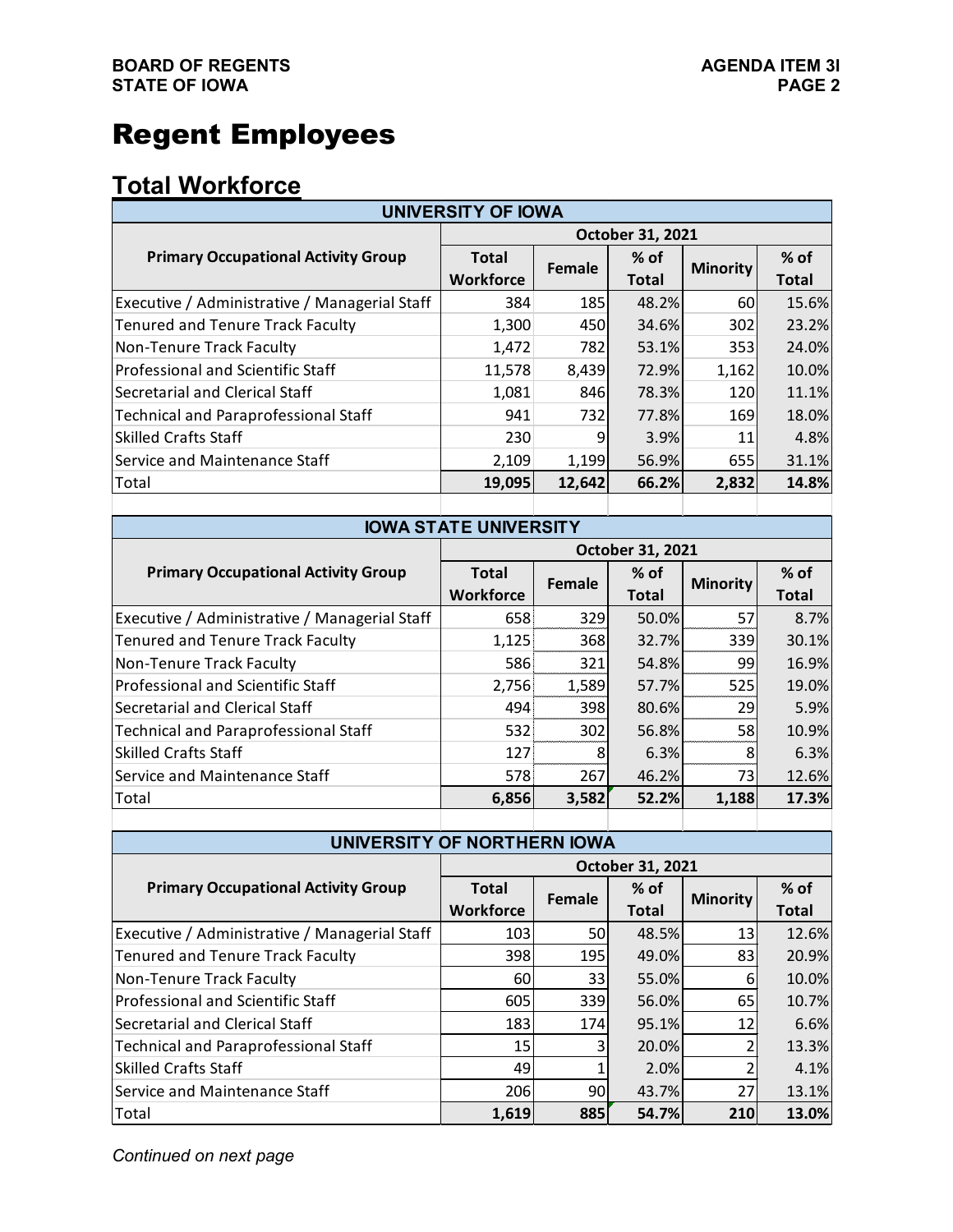#### **BOARD OF REGENTS**<br> **BOARD OF REGENTS**<br> **BOARD OF IOWA**<br>
PAGE 3 **STATE OF IOWA**

| <b>IOWA SCHOOL FOR THE DEAF</b>               |                  |        |              |                 |              |  |  |
|-----------------------------------------------|------------------|--------|--------------|-----------------|--------------|--|--|
|                                               | October 31, 2021 |        |              |                 |              |  |  |
| <b>Primary Occupational Activity Group</b>    | <b>Total</b>     | Female | $%$ of       | <b>Minority</b> | $%$ of       |  |  |
|                                               | <b>Workforce</b> |        | <b>Total</b> |                 | <b>Total</b> |  |  |
| Executive / Administrative / Managerial Staff | 5                | 3      | 60.0%        |                 | 0.0%         |  |  |
| <b>Tenured and Tenure Track Faculty</b>       |                  |        | 0.0%         |                 | 0.0%         |  |  |
| Non-Tenure Track Faculty                      | 29               | 25     | 86.2%        |                 | 0.0%         |  |  |
| Professional and Scientific Staff             | 38               | 26     | 68.4%        | 3               | 7.9%         |  |  |
| Secretarial and Clerical Staff                | 5                | 5      | 100.0%       |                 | 0.0%         |  |  |
| Technical and Paraprofessional Staff          | 26               | 21     | 80.8%        | 3               | 11.5%        |  |  |
| Skilled Crafts Staff                          | 5                |        | 0.0%         |                 | 0.0%         |  |  |
| Service and Maintenance Staff                 | 12               | 5      | 41.7%        |                 | 8.3%         |  |  |
| Total                                         | <b>120</b>       | 85     | 70.8%        |                 | 5.8%         |  |  |
|                                               |                  |        |              |                 |              |  |  |

### **IOWA EDUCATIONAL SERVICES FOR THE BLIND & VISUALLY IMPAIRED**

|                                               | October 31, 2021                 |                |                 |                 |                        |  |
|-----------------------------------------------|----------------------------------|----------------|-----------------|-----------------|------------------------|--|
| <b>Primary Occupational Activity Group</b>    | <b>Total</b><br><b>Workforce</b> | Female         | $%$ of<br>Total | <b>Minority</b> | $%$ of<br><b>Total</b> |  |
| Executive / Administrative / Managerial Staff |                                  | $\overline{2}$ | 66.7%           |                 | 0.0%                   |  |
| <b>Tenured and Tenure Track Faculty</b>       |                                  |                | $0.0\%$         |                 | 0.0%                   |  |
| Non-Tenure Track Faculty                      | 58                               | 52             | 89.7%           |                 | 1.7%                   |  |
| Professional and Scientific Staff             |                                  | 3              | 75.0%           |                 | 0.0%                   |  |
| Secretarial and Clerical Staff                |                                  | 5              | 100.0%          |                 | 0.0%                   |  |
| <b>Technical and Paraprofessional Staff</b>   |                                  |                | 100.0%          |                 | 0.0%                   |  |
| <b>Skilled Crafts Staff</b>                   |                                  |                | $0.0\%$         |                 | 0.0%                   |  |
| Service and Maintenance Staff                 |                                  | 2              | 66.7%           |                 | 0.0%                   |  |
| Total                                         | 74                               | 65             | 87.8%           |                 | 1.4%                   |  |
|                                               |                                  |                |                 |                 |                        |  |

| <b>TOTAL REGENT INSTITUTIONS</b>              |                  |        |              |                 |              |  |  |
|-----------------------------------------------|------------------|--------|--------------|-----------------|--------------|--|--|
|                                               | October 31, 2021 |        |              |                 |              |  |  |
| <b>Primary Occupational Activity Group</b>    | <b>Total</b>     | Female | % of         | <b>Minority</b> | % of         |  |  |
|                                               | <b>Workforce</b> |        | <b>Total</b> |                 | <b>Total</b> |  |  |
| Executive / Administrative / Managerial Staff | 1,153            | 569    | 49.3%        | 130             | 11.3%        |  |  |
| Tenured and Tenure Track Faculty              | 2,823            | 1,013  | 35.9%        | 724             | 25.6%        |  |  |
| <b>Non-Tenure Track Faculty</b>               | 2,205            | 1,213  | 55.0%        | 459             | 20.8%        |  |  |
| Professional and Scientific Staff             | 14,981           | 10,396 | 69.4%        | 1,755           | 11.7%        |  |  |
| Secretarial and Clerical Staff                | 1,768            | 1,428  | 80.8%        | 161             | 9.1%         |  |  |
| Technical and Paraprofessional Staff          | 1,515            | 1,059  | 69.9%        | 232             | 15.3%        |  |  |
| <b>Skilled Crafts Staff</b>                   | 411              | 18     | 4.4%         | 21              | 5.1%         |  |  |
| Service and Maintenance Staff                 | 2,908            | 1,563  | 53.7%        | 756             | 26.0%        |  |  |
| Total                                         | 27,764           | 17,259 | 62.2%        | 4,238           | 15.3%        |  |  |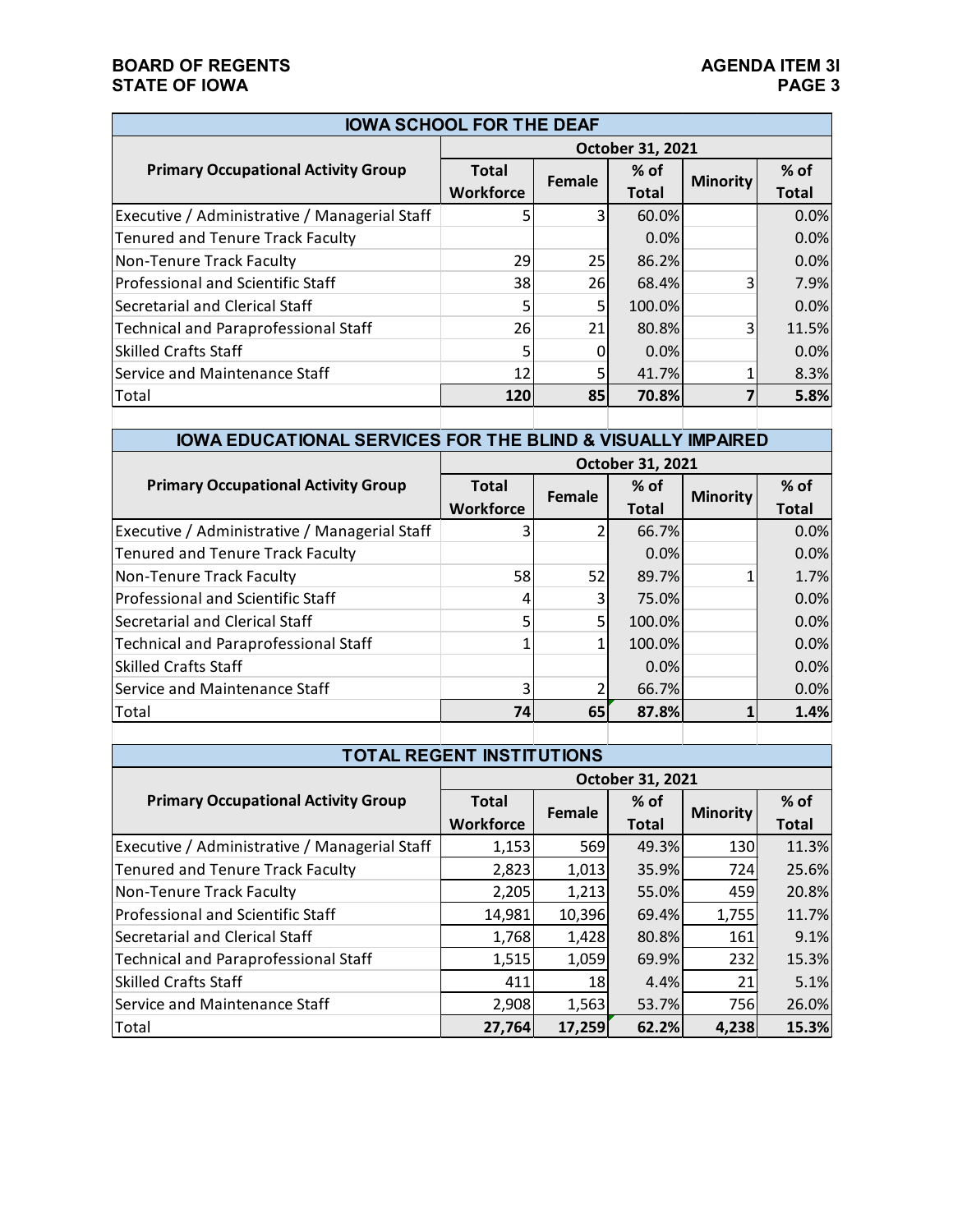#### **BOARD OF REGENTS**<br> **BOARD OF REGENTS**<br> **BOARD OF IOWA**<br> **PAGE 4 STATE OF IOWA**

### **Merit System**

The Regent Merit System is authorized by Iowa Code §8A.412. Rules governing classification, compensation, promotion, demotion, transfer, grievances, leave, and discipline are outlined in the Iowa Administrative Code, 681, Chapter 3. Approximately 95% of employees in the Merit System are in American Federation of State, County and Municipal Employees (AFSCME) bargaining units and are covered by the terms of its collective bargaining agreement.

| Merit System Employees by Institution FY 2021 |            |            |            |            |               |       |  |  |
|-----------------------------------------------|------------|------------|------------|------------|---------------|-------|--|--|
|                                               | <b>SUI</b> | <b>ISU</b> | <b>UNI</b> | <b>ISD</b> | <b>IESBVI</b> | Total |  |  |
| Supervisory                                   | 186        | 48         | 42         |            |               | 276   |  |  |
| <b>Blue Collar</b>                            | 1,380      | 629        | 208        | 18         | 4             | 2,239 |  |  |
| Security                                      | 106        | 38         | 16         |            |               | 160   |  |  |
| <b>Technicial</b>                             | 1,869      | 177        | 15         | 22         |               | 2,085 |  |  |
| <b>Clerical</b>                               | 996        | 311        | 164        |            | 4             | 1,480 |  |  |
| Educational                                   |            |            |            |            |               |       |  |  |
| <b>Total</b>                                  | 4,537      | 1,203      | 445        | 47         | 10            | 6,242 |  |  |

| <b>Employment Activity - Appointments FY 2021</b> |            |            |     |     |               |                 |  |  |
|---------------------------------------------------|------------|------------|-----|-----|---------------|-----------------|--|--|
|                                                   | <b>SUI</b> | <b>ISU</b> | UNI | ISD | <b>IESBVI</b> | <b>Total</b>    |  |  |
| <b>Original Entry</b>                             | 968        | 241        | 25  |     |               | 1,246           |  |  |
| Reinstatements                                    | 19         |            |     |     |               | 25 <sub>1</sub> |  |  |
| Reemployment and Recalls                          | 11         |            |     |     |               | 12              |  |  |
| <b>Total</b>                                      | 998        | 246        |     |     |               | 1,283           |  |  |

| <b>Minority Employment FY 2021</b> |            |            |            |            |               |  |  |  |  |
|------------------------------------|------------|------------|------------|------------|---------------|--|--|--|--|
|                                    | <b>SUI</b> | <b>ISU</b> | <b>UNI</b> | <b>ISD</b> | <b>IESBVI</b> |  |  |  |  |
| Male Majority                      | 26.1%      | 41.5%      | 36.4%      | 31.9%      | 20.0%         |  |  |  |  |
| Female Majority                    | 44.6%      | 49.1%      | 53.3%      | 61.7%      | 80.0%         |  |  |  |  |
| Male Minority                      | 7.8%       | 4.0%       | 3.6%       | 2.1%       | 0.0%          |  |  |  |  |
| Female Minority                    | 13.6%      | 5.2%       | 6.7%       | 4.3%       | 0.0%          |  |  |  |  |
| Male Unspecified                   | 1.9%       | 0.2%       | 0.0%       | 0.0%       | 0.0%          |  |  |  |  |
| Female Unspecified                 | 6.0%       | 0.0%       | 0.0%       | 0.0%       | 0.0%          |  |  |  |  |
| Total                              | 100.0%     | 100.0%     | 100.0%     | 100.0%     | 100.0%        |  |  |  |  |

| <b>Employment Activity - Other Personnel Transactions FY 2021</b> |                   |                           |                        |                  |  |  |  |  |  |
|-------------------------------------------------------------------|-------------------|---------------------------|------------------------|------------------|--|--|--|--|--|
|                                                                   | <b>Promotions</b> | <b>Contract Transfers</b> | <b>Merit Transfers</b> | <b>Demotions</b> |  |  |  |  |  |
| Male Majority                                                     | 69                |                           | 80                     |                  |  |  |  |  |  |
| Female Majority                                                   | 90                |                           | 109                    | 23               |  |  |  |  |  |
| Male Minority                                                     | 18                |                           | 23                     |                  |  |  |  |  |  |
| Female Minority                                                   | 44                |                           | 46                     |                  |  |  |  |  |  |
| Male Unspecified                                                  |                   |                           |                        |                  |  |  |  |  |  |
| Female Unspecified                                                | 19                |                           | 18                     |                  |  |  |  |  |  |
| Total                                                             | 245               |                           | 279                    |                  |  |  |  |  |  |

| <b>Employment Activity - Other Personnel Transactions FY 2021</b> |                     |                    |         |                            |  |  |  |  |  |
|-------------------------------------------------------------------|---------------------|--------------------|---------|----------------------------|--|--|--|--|--|
|                                                                   | <b>Resignations</b> | <b>Retirements</b> | Layoffs | <b>Dismissal for Cause</b> |  |  |  |  |  |
| Male Majority                                                     | 214                 | 134                |         | 211                        |  |  |  |  |  |
| Female Majority                                                   | 404                 | 197                |         | 19 <sub>l</sub>            |  |  |  |  |  |
| Male Minority                                                     | 94                  | 10                 |         |                            |  |  |  |  |  |
| Female Minority                                                   | 148                 |                    |         |                            |  |  |  |  |  |
| Male Unspecified                                                  | 30                  |                    |         |                            |  |  |  |  |  |
| Female Unspecified                                                | 86                  |                    |         |                            |  |  |  |  |  |
| Total                                                             | 976                 | 351                |         |                            |  |  |  |  |  |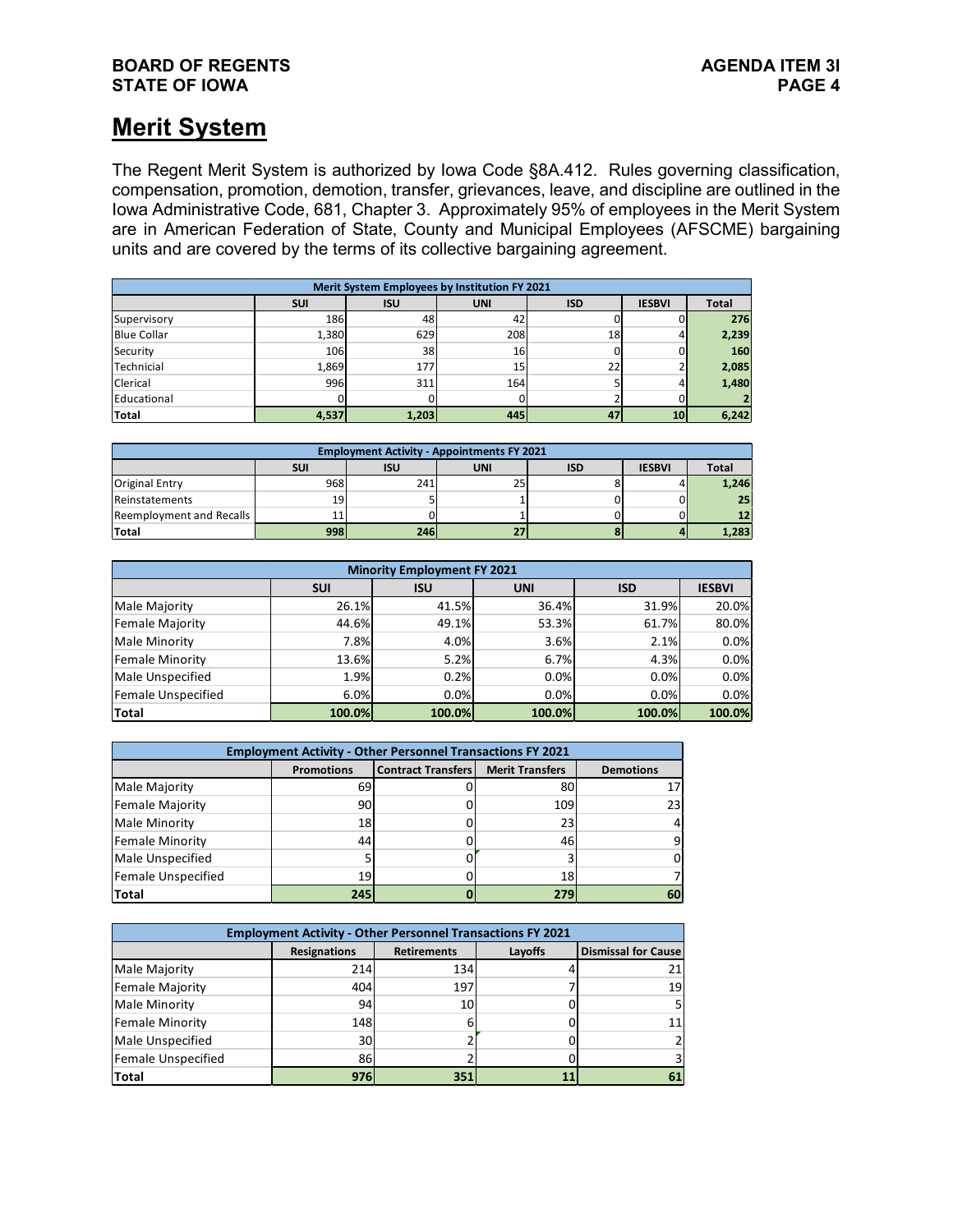## Fringe Benefits

The three universities maintain separate insurance programs within a framework of general comparability under the authority of the Board of Regents.

In accordance with Board of Regents Policy Manual §2.1(2)(B), the Executive Director reviews all proposed changes in benefit programs to determine if Board approval is required.

Employees participate in health, dental, life, long-term disability, and accidental death and dismemberment insurance programs. Employees of the special schools participate in benefit programs at Iowa State University.

## **Insurance and Retirement Programs**

| <b>INSURANCE AND RETIREMENT PROGRAM EXPENDITURES - FY 2021</b> |               |               |              |             |               |               |  |  |  |  |
|----------------------------------------------------------------|---------------|---------------|--------------|-------------|---------------|---------------|--|--|--|--|
| <b>FY 2021</b>                                                 | <b>SUI</b>    | <b>ISU</b>    | <b>UNI</b>   | <b>ISD</b>  | <b>IESBVI</b> | <b>TOTAL</b>  |  |  |  |  |
| <b>Mandated Benefits</b>                                       |               |               |              |             |               |               |  |  |  |  |
| Social Security and Medicare                                   | \$112,591,255 | \$36,844,891  | \$8,543,834  | \$522,806   | \$306,075     | \$158,808,861 |  |  |  |  |
| <b>IPERS</b>                                                   | \$15,898,558  | \$7,022,725   | \$2,212,467  | \$327,560   | \$308,070     | \$25,769,379  |  |  |  |  |
| <b>TIAA</b>                                                    | \$125,580,715 | \$35,541,322  | \$8,999,672  | \$327,402   | \$153,889     | \$170,603,000 |  |  |  |  |
| Substitute Plans                                               | \$0           | \$70,085      | \$0          | \$0         | \$0           | \$70,085      |  |  |  |  |
| <b>Federal Retirement</b>                                      | \$0           | \$210,728     | \$0          | \$0         | \$0           | \$210,728     |  |  |  |  |
| <b>TIAA Waiver of Premium</b>                                  | \$924,445     | \$386,547     | \$274,715    | \$5,534     | \$3,822       | \$1,595,063   |  |  |  |  |
| Unemployment Compensation                                      | \$604,917     | \$340,517     | \$113,333    | \$991       | \$26,203      | \$1,085,961   |  |  |  |  |
| <b>Workers' Compensation</b>                                   | \$7,664,887   | \$2,890,745   | \$871,917    | \$72,735    | \$15,549      | \$11,515,833  |  |  |  |  |
| <b>Total Mandated Benefits</b>                                 | \$263,264,777 | \$83,307,560  | \$21,015,937 | \$1,257,028 | \$813,608     | \$369,658,910 |  |  |  |  |
| <b>Other Benefits</b>                                          |               |               |              |             |               |               |  |  |  |  |
| Life Insurance (less dividends)                                | \$4,893,791   | \$2,204,788   | \$619,315    | \$40,844    | \$29,824      | \$7,788,561   |  |  |  |  |
| Accidental Death and Dismemberment                             | \$0           | \$264,145     | \$0          | \$5,032     | \$3,781       | \$272,958     |  |  |  |  |
| <b>Health Insurance</b>                                        | \$239,028,608 | \$72,941,258  | \$22,398,511 | \$1,331,070 | \$903,506     | \$336,602,953 |  |  |  |  |
| Long-Term Disability                                           | \$3,877,362   | \$1,882,088   | \$1,351,442  | \$67,687    | \$51,066      | \$7,229,645   |  |  |  |  |
| <b>Dental Insurance</b>                                        | \$17,040,626  | \$1,835,045   | \$763,588    | \$32,664    | \$18,861      | \$19,690,784  |  |  |  |  |
| <b>Total Other Benefits</b>                                    | \$264,840,387 | \$79,127,324  | \$25,132,856 | \$1,477,297 | \$1,007,037   | \$371,584,901 |  |  |  |  |
| <b>Total Fringe Benefit Expenditures</b>                       | \$528,105,164 | \$162,434,884 | \$46,148,793 | \$2,734,325 | \$1,820,645   | \$741,243,811 |  |  |  |  |
| Percent of Non-Student Payroll                                 | 32.20%        | 30.74%        | 38.43%       | 42.14%      | 31.75%        |               |  |  |  |  |

## **Social Security and Medicare**

Employees of the Regent institutions are covered by the Federal Insurance Contribution Act (FICA). Federal law prescribes the employer and employee contributions and benefits.

| <b>Social Security and Medicare Contributions</b>         | CY 2018   | CY 2019   | <b>CY 2020</b> | CY 2021   | CY 2022   |
|-----------------------------------------------------------|-----------|-----------|----------------|-----------|-----------|
| <b>Social Security</b>                                    |           |           |                |           |           |
| <b>Employer Contribution</b>                              | 6.20%     | 6.20%     | 6.20%          | 6.20%     | 6.20%     |
| <b>Employee Contribution</b>                              | 6.20%     | 6.20%     | 6.20%          | 6.20%     | 6.20%     |
| <b>Maximum Salary</b>                                     | \$128,400 | \$132,900 | \$137,700      | \$142,800 | \$147,000 |
| <b>Medicare</b>                                           |           |           |                |           |           |
| <b>Employer Contribution</b>                              | 1.45%     | 1.45%     | 1.45%          | 1.45%     | 1.45%     |
| Employee Contribution on the first \$200,000 of wages     | 1.45%     | 1.45%     | 1.45%          | 1.45%     | 1.45%     |
| Employee Contribution on all wages in excess of \$200,000 | 2.35%     | 2.35%     | 2.35%          | 2.35%     | 2.35%     |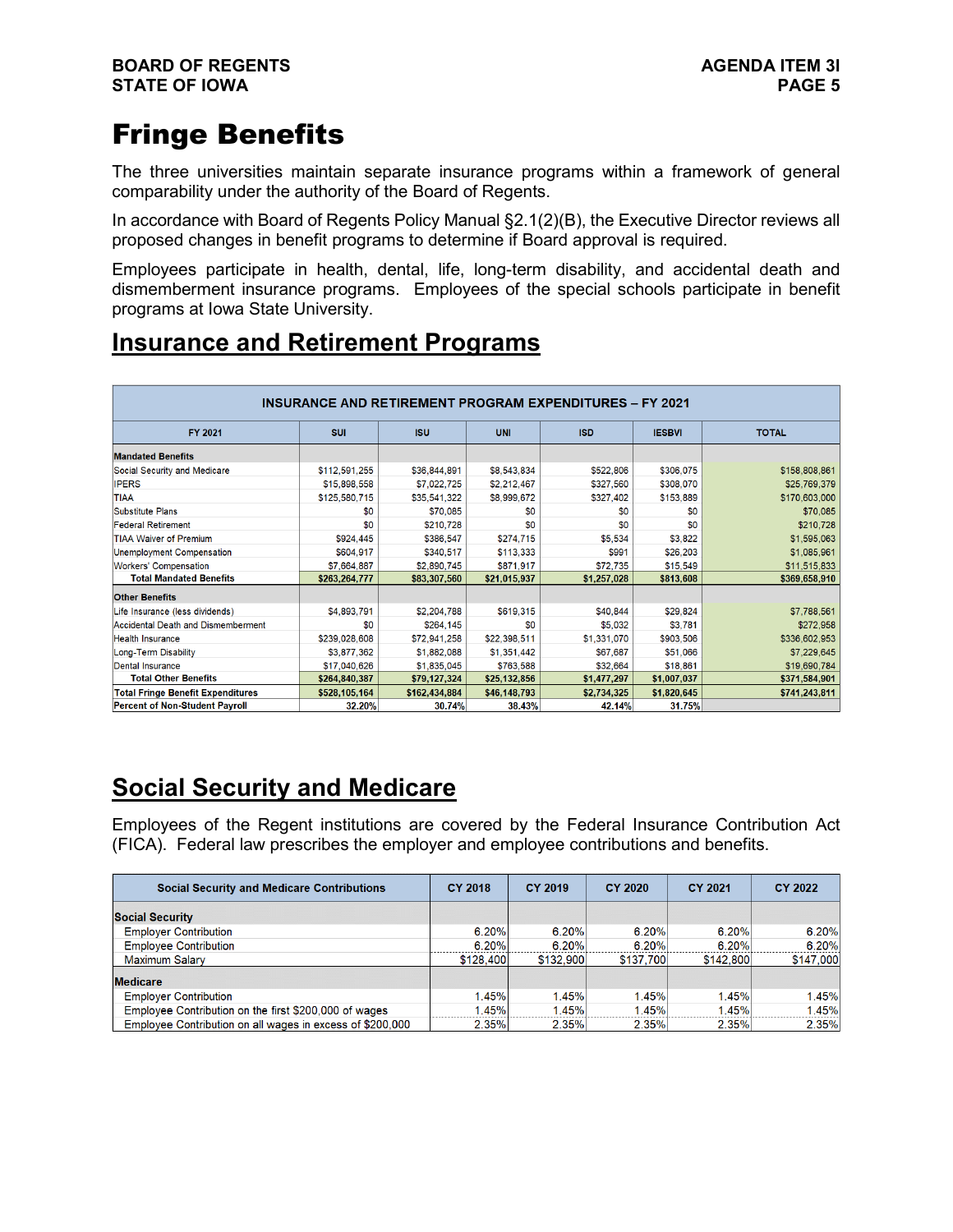## **Retirement**

Permanent employees of the Board Office and the Regent institutions (except students, House Staff, fellows and adjunct faculty) have the option to select either the Iowa Public Employees' Retirement System (IPERS), Teachers Insurance and Annuity Association (TIAA), or in a substitute program approved by the Board [IAC 495-5.2(32)]. The Board approved allowing the employees of the special schools to select between TIAA and IPERS effective January 1996. Participation in a retirement program is required.

#### **Contribution Rate – TIAA and approved substitutes**

The employer pays 10% of budgeted salary while the employee pays 5% for a total of 15% up to applicable IRS limitations with the exceptions noted below.

- Employees with one to five years of service pay 3.33% of the first \$4,800 of earnings and 5% of the remainder. The employer pays 6.66% of the first \$4,800 and 10% of the remainder.
- **Employees with six or more years of service contribute 5% and the employer pays 10%.**

#### **Contribution Rate – IPERS**

The employer pays 9.44% of budgeted salary while the employee pays 6.29% of budgeted salary.

#### **Contribution Rate – Federal Programs at ISU**

Employees select one of four federal retirement programs (FERS/CSRS/Offset/TSP). Each program contributes varying percentages based on employee contributions; no new enrollments in these programs.

| <b>FY 2021</b>                                               |       | <b>Employer</b><br>Contributions to Contributions to Contributions to |               | Employer   |                 | <b>Employer</b> |  | <b>Employer</b><br><b>Contributions to</b> |  |
|--------------------------------------------------------------|-------|-----------------------------------------------------------------------|---------------|------------|-----------------|-----------------|--|--------------------------------------------|--|
|                                                              | ITIAA |                                                                       | <b>IIPERS</b> |            | <b>IFederal</b> |                 |  | <b>Substitute Plans</b>                    |  |
| University of Iowa                                           |       | 125,580,715                                                           |               | 15,898,558 |                 |                 |  |                                            |  |
| lowa State University                                        |       | 35,541,322                                                            |               | 7,022,725  |                 | 210,728         |  | 70,085                                     |  |
| University of Northern Iowa                                  |       | 8,999,672                                                             |               | 2,212,467  |                 | -               |  |                                            |  |
| llowa School for the Deaf                                    |       | 327,402                                                               |               | 327,560    |                 | -               |  |                                            |  |
| llowa Educational Services for the Blind & Visually Impaired |       | 153,889                                                               |               | 308,070    |                 |                 |  |                                            |  |
| <b>Total</b>                                                 |       | 170,603,000                                                           |               | 25,769,380 |                 | 210,728         |  | 70,085                                     |  |

| <b>Regular Retirements FY 2021</b>                           |     |     |            |      |  |  |  |  |  |
|--------------------------------------------------------------|-----|-----|------------|------|--|--|--|--|--|
| Faculty<br>P&S<br>Total<br>Merit                             |     |     |            |      |  |  |  |  |  |
| University of Iowa                                           | 94  | 289 | <b>213</b> | 596  |  |  |  |  |  |
| lowa State University*                                       | 78  | 162 | <b>163</b> | 403  |  |  |  |  |  |
| University of Northern Iowa                                  |     | 16  | 22         | 55   |  |  |  |  |  |
| lowa School for the Deaf                                     |     |     |            |      |  |  |  |  |  |
| llowa Educational Services for the Blind & Visually Impaired |     |     |            |      |  |  |  |  |  |
| <b>Total</b>                                                 | 192 | 468 | 401        | 1061 |  |  |  |  |  |

\*Iowa State University offered a Retirement Incentive Option (RIO) in FY21.

In addition to regular retirement through either IPERS or TIAA, with approval of the institution, employees who have been employed by the Board of Regents for a period of at least 15 years and who have attained the age of 57 are eligible to enter the Phased Retirement Program. The Phasing period is limited to two years. Faculty and Staff from all universities have participated in the program. There have been no participants from ISD or IBSSS.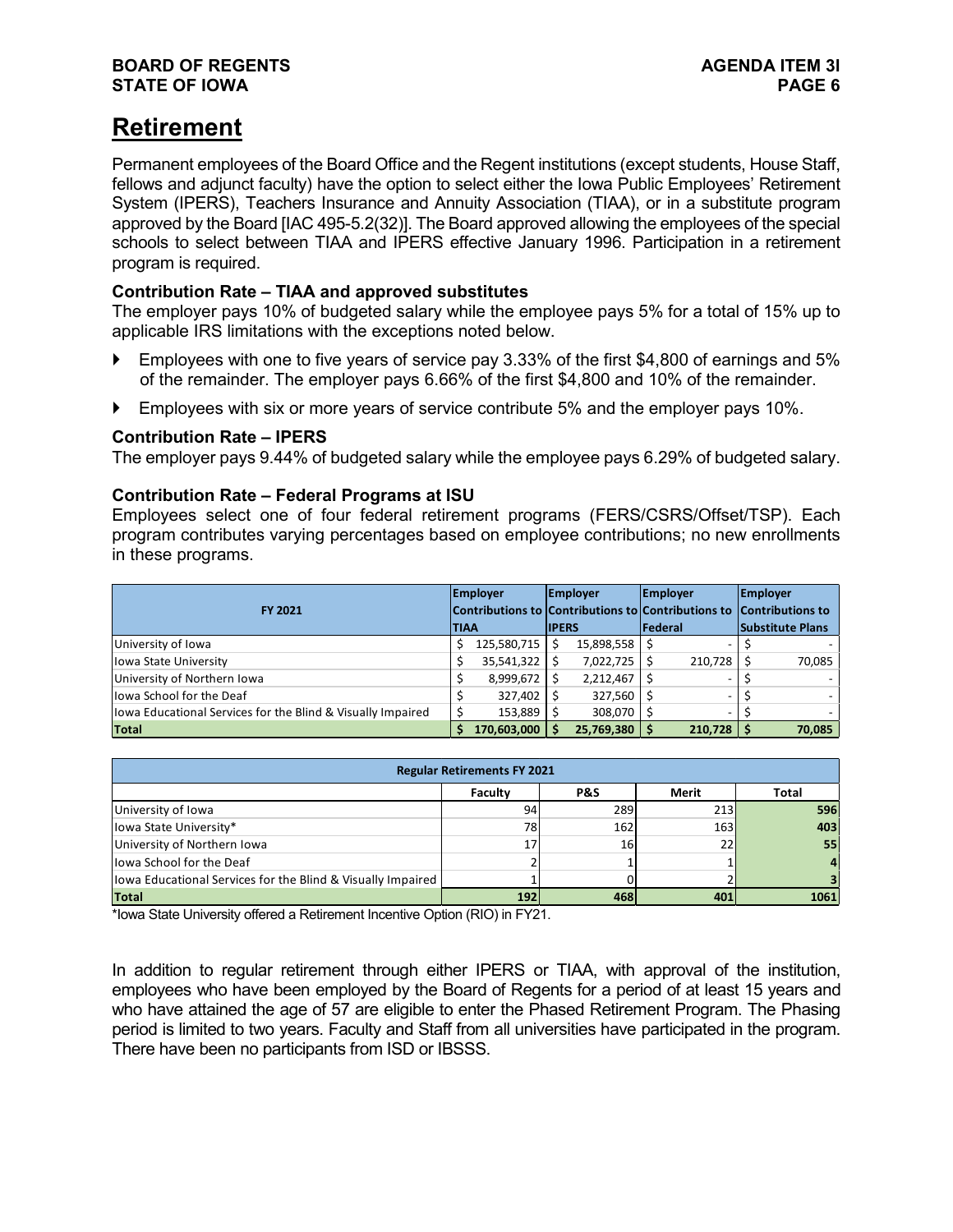#### **BOARD OF REGENTS**<br>STATE OF IOWA **PAGE 2 STATE OF IOWA**

The Board first approved the Phased Retirement Program in 1982. Details on the Phased Retirement Program may be found in Regent Policy Manual § 2.1(2)(H)(i).

| <b>Phased Retirements FY 2021</b> |                                                    |    |  |  |  |  |  |  |  |
|-----------------------------------|----------------------------------------------------|----|--|--|--|--|--|--|--|
|                                   | Faculty<br><b>Merit</b><br><b>P&amp;S</b><br>Total |    |  |  |  |  |  |  |  |
| University of Iowa                | 10                                                 |    |  |  |  |  |  |  |  |
| lowa State University             |                                                    |    |  |  |  |  |  |  |  |
| University of Northern Iowa       |                                                    |    |  |  |  |  |  |  |  |
| <b>Total</b>                      | 29                                                 | 16 |  |  |  |  |  |  |  |

| <b>Phased Retirements Financial Impact - FY 2021</b> |                                           |           |  |           |  |  |  |
|------------------------------------------------------|-------------------------------------------|-----------|--|-----------|--|--|--|
|                                                      | <b>Incentive Amounts   Released Funds</b> |           |  |           |  |  |  |
| University of Iowa                                   |                                           | 775,354   |  | 2,494,378 |  |  |  |
| lowa State University                                | \$                                        | 458,416   |  | 1,155,769 |  |  |  |
| University of Northern Iowa                          | Ś                                         | 200,154   |  | 721,044   |  |  |  |
| <b>Total</b>                                         |                                           | 1,433,924 |  | 4,371,191 |  |  |  |

"*Incentive"* is the difference between the total compensation paid (salary and university fringe benefit contributions) under the Phased Retirement Program and the total compensation that would have been paid if the individual had reduced to the specified percentage of effort without the special provisions of the program.

"*Released*" is the difference between the total compensation received under the policy and the total compensation that would have been received if the individual had remained full time.

The funds released through operation of the Phased Retirement Program are used in a variety of ways at the universities. For the most part, the funds are utilized for replacement personnel and reallocation within the retirees' employing units to fund others areas of need.

### **Unemployment Compensation and Workers' Compensation**

Employees of the five institutions and the Board Office are covered by unemployment compensation and workers' compensation with benefits under both determined by State and/or Federal laws.

| <b>Unemployment and Workers' Compensation Expenditures - FY 2021</b> |             |             |           |            |               |                          |  |  |  |  |
|----------------------------------------------------------------------|-------------|-------------|-----------|------------|---------------|--------------------------|--|--|--|--|
| FY 2021                                                              | SUI         | ISU         | UNI       | <b>ISD</b> | <b>IESBVI</b> | Total                    |  |  |  |  |
| Unemployment Compensation                                            | \$604.917   | \$340.517   | \$113.333 | \$991      |               | $$26,203$   \$ 1,085,961 |  |  |  |  |
| Workers' Compensation                                                | \$7,664,887 | \$2.890.745 | \$871.917 | \$72.735   |               | $$15,549$ \$11,515,833   |  |  |  |  |
| <b>Total</b>                                                         | \$8,269,804 | \$3,231,262 | 985.250   | 73,726     |               | 41,752   \$12,601,794    |  |  |  |  |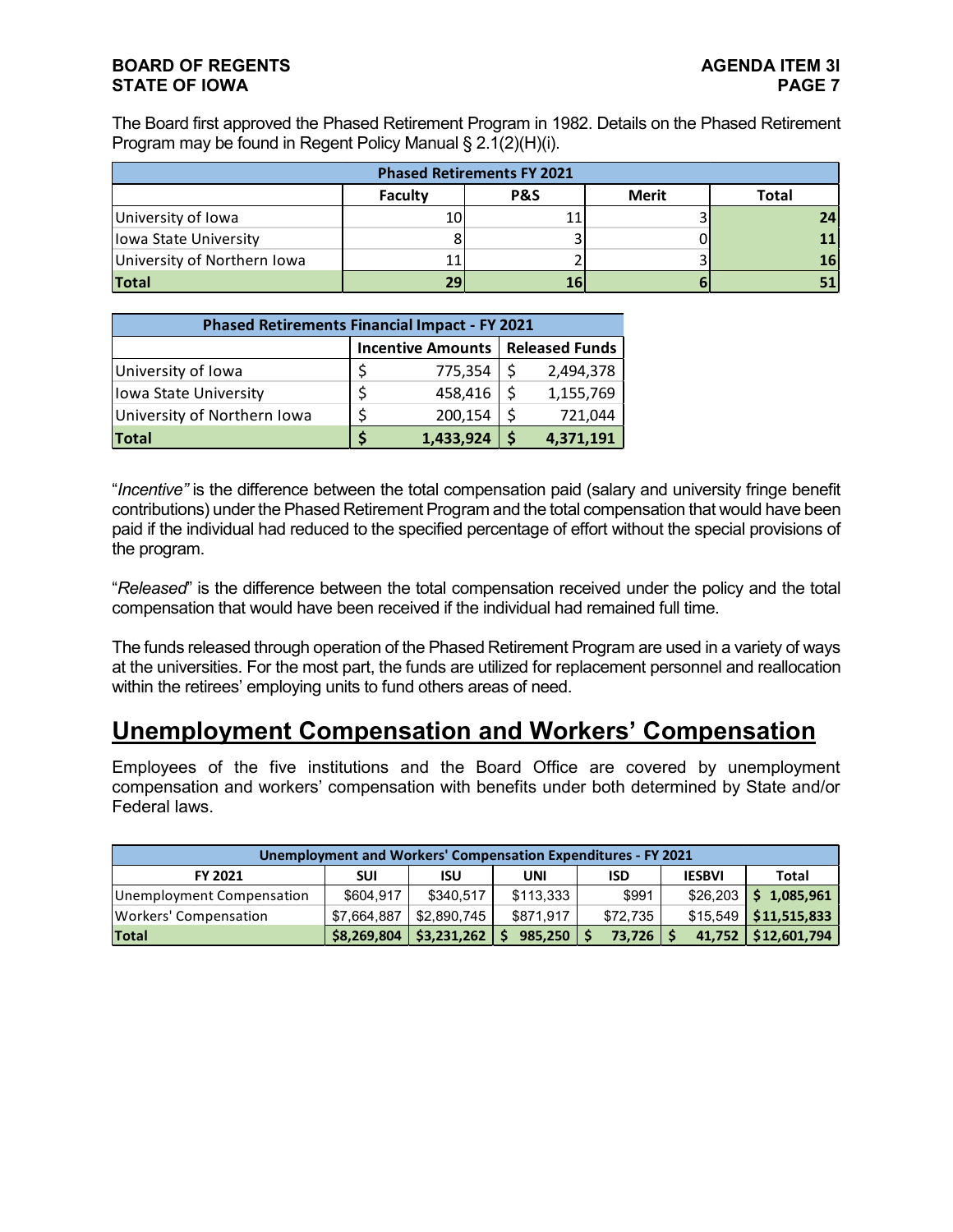#### **BOARD OF REGENTS AGENDA ITEM 3l STATE OF IOWA**

### **Life Insurance**

#### **University of Iowa**

Participation in the university's group term life insurance program is mandatory for regular university faculty and staff members who hold 50% time or greater appointments. The amount of life insurance coverage is based on the employee's annual benefits salary.

- The maximum amount of obtainable group life insurance is \$400,000.
- The life insurance program is underwritten by Principal Financial Group.
- The cost is \$.246 per thousand dollars of coverage per month.
- The university contribution to the cost is equal to the cost of two times the rounded annual budgeted benefits salary for all benefits-eligible employees.

For further details see [https://hr.uiowa.edu/benefits/life-insurance/group-life-insurance.](https://hr.uiowa.edu/benefits/life-insurance/group-life-insurance) 

#### **Iowa State University**

Iowa State University offers Group Term Basic Life Insurance. Faculty, Professional & Scientific (P&S) and Merit employees with an appointment of  $\frac{1}{2}$  time or greater have the option to participate in the life insurance program. There are two options for life insurance coverage: (1) Two times the employee's annual budgeted salary rounded to the nearest \$1,000 or (2) \$50,000 policy.

- The maximum amount of obtainable group life insurance is \$250,000.
- Coverage is reduced by 35% percent at age 65.
- The life insurance program is underwritten by Principal Financial Group.
- ▶ The University pays 100% of the share for the Group Term Basic Life Insurance.

For further details see [https://www.hr.iastate.edu/benefits/insurance/isu-plan-life-insurance.](https://www.hr.iastate.edu/benefits/insurance/isu-plan-life-insurance)

#### **University of Northern Iowa**

Participation in the university-sponsored life insurance program is automatic and effective the first day of work for non-temporary employees working at least half-time (20 hours per week) and appointed for nine months or more. The amount of life insurance coverage is based on the employee's University fringe benefits salary and rounded to the nearest \$1,000.

- Coverage for Faculty, Academic Administrators, Institutional Officials, P&S, and Merit Supervisory is 1.5 times their University fringe benefits salary up to a maximum of \$250,000.
- Coverage for Merit AFSCME and Merit Confidential is 2 times their University fringe benefits salary up to a maximum of \$124,000.
- The life insurance program is underwritten by Principal Financial Group.
- Premiums for the insurance are paid by the University.

For further details see [https://hrs.uni.edu/mybenefits/life-insurance.](https://hrs.uni.edu/mybenefits/life-insurance)

#### **Iowa School for the Deaf and Iowa Educational Services for the Blind & Visually Impaired**

All permanent employees working at least 50% time or greater are included in the life insurance program. The amount of life insurance coverage is  $2 \frac{1}{2}$  times the employees annual budgeted salary.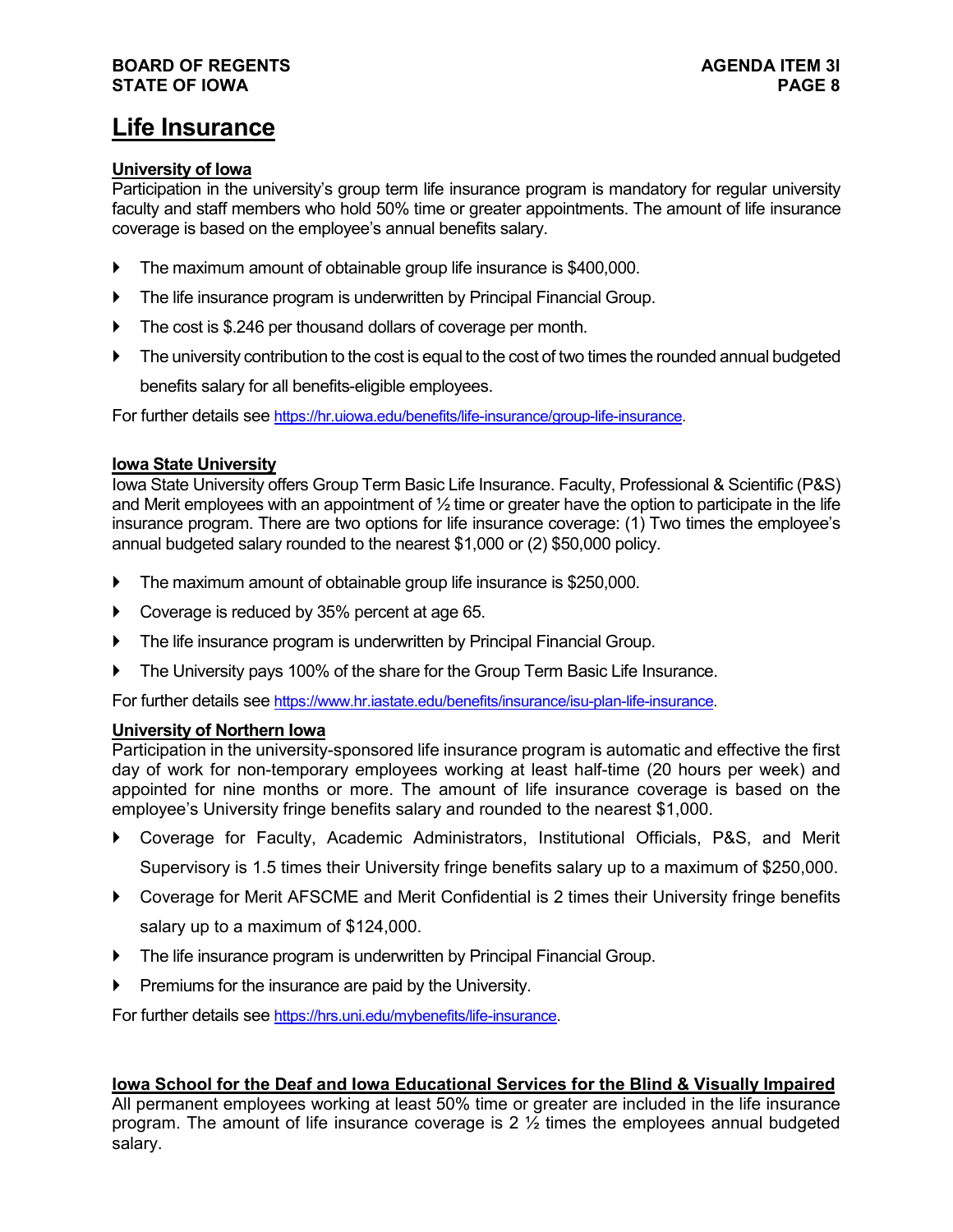#### **BOARD OF REGENTS AGENDA ITEM 3l STATE OF IOWA**

- The maximum amount of obtainable life insurance is \$250,000.
- Coverage is reduced by 35% at age 65.
- Premiums for the insurance are paid by ISD and IESBVI.

### **Accidental Death and Dismemberment Insurance**

#### **University of Iowa**

Faculty and staff may elect to purchase Accidental Death and Dismemberment Insurance (AD&D). Coverage is available in \$100,000 increments up to a maximum of \$1,000,000. There are four plans to choose from (Employee, Employee and Spouse or Domestic Partner, Employee and Children, and Employee and Family). Monthly premium rates per \$100,000 coverage are \$1.60 single, \$2.70 employee/spouse, \$1.90 employee/children and \$3.00 family. Employees pay the full cost of the premium.

#### **Iowa State University**

AD&D coverage is available on the employee paid voluntary group life benefit. An additional benefit equal to an employee's voluntary term life insurance amount for loss of life, hands, feet or vision as the result of an accident. Coverage includes payment for injuries arising from or during employment for wage or profit for insured employees. The loss must occur within 365 days of the accident.

#### **University of Northern Iowa**

Non-temporary employees who work at least half-time (20 hours per week) with a nine month appointment or more may elect to purchase additional voluntary term life insurance (VTL) coverage. Employees pay the full cost of the premium with after-tax dollars through monthly payroll deduction. If enrolled within 30 days of the employees hire the coverage is guaranteed for employees up to a maximum of \$300,000 and for a spouse/domestic partner up to a maximum of \$50,000, with no medical information required. If the amount elected is greater than \$300,000 for employees and \$50,000 for spouse/domestic partner, proof-of-good health questionnaire is required and the amount requires approval from Principal Financial. If an employee enrolls in coverage during the annual open enrollment period a statement of heath questionnaire will be required if electing an amount greater than \$20,000 or increasing a current election by any amount greater than \$20,000. Once approved, coverage begins on January 1. Spouse/domestic partner and child coverage cannot exceed 100% of the employee's coverage.

#### **Iowa School for the Deaf and Iowa Educational Services for the Blind & Visually Impaired**

All permanent employees working at least 50% time are covered by the accidental death and dismemberment insurance equal to twice the employee's annual budgeted salary. ISD and IESBVI pay the entire premium cost.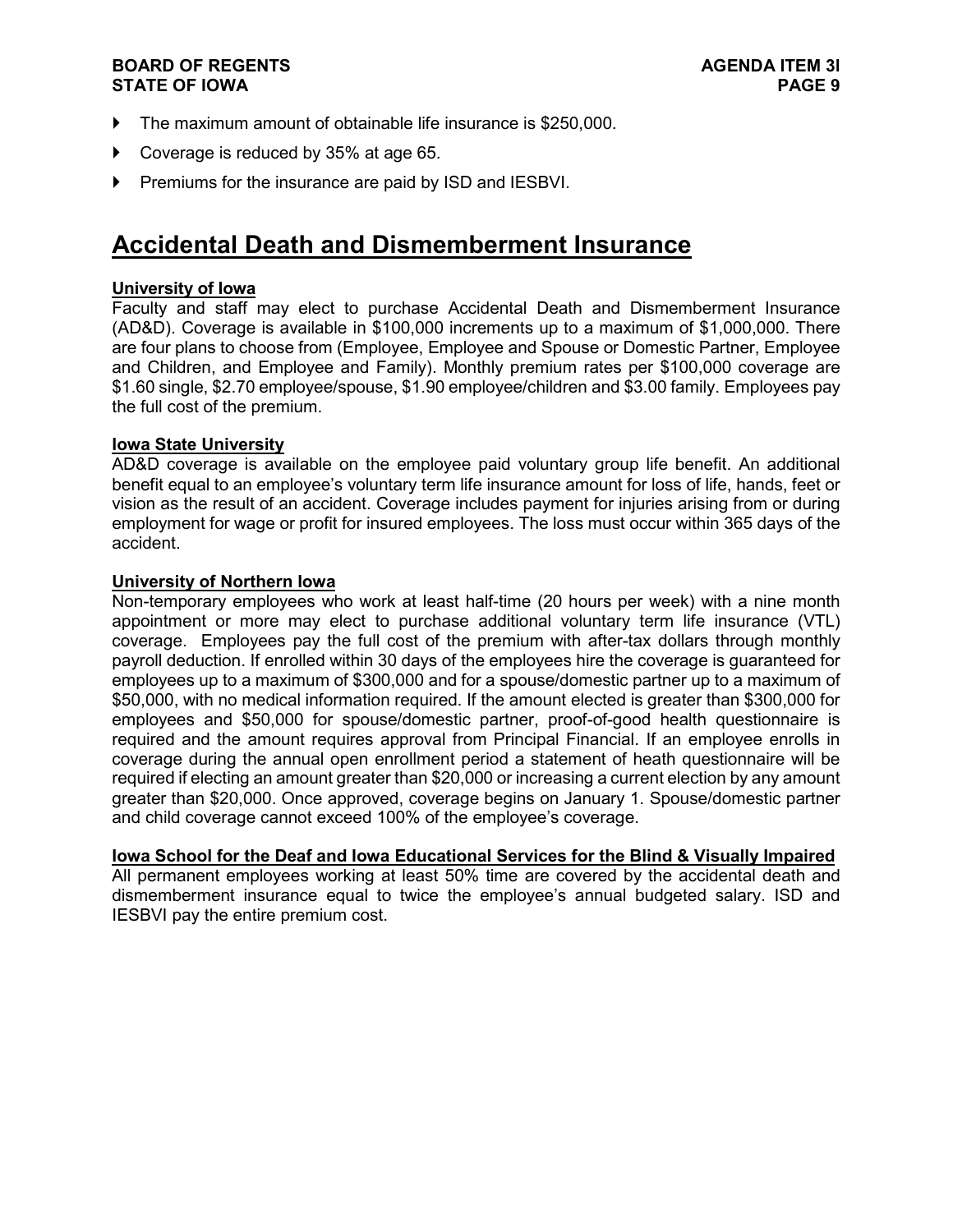## **Long-Term Disability Insurance**

#### **University of Iowa**

Long-Term disability insurance is mandatory and provided by the university at no out-of-pocket cost to faculty and staff members who hold a 50% time or greater appointment. Long-term disability insurance provides 60% salary replacement coverage. The amount an employee receives is reduced by any benefit paid by Social Security and/or Workers' Compensation. Benefits continue for as long as a faculty or staff member remains disabled up to a certain age.

For further details see<https://hr.uiowa.edu/benefits/other-insurance-benefits/long-term-disability-insurance>

#### **Iowa State University**

Faculty, P&S and Merit Employees with an appointment of ½ time or greater are automatically enrolled in the long-term disability plan after 12 months of service with coverage being effective the first of the month following the one-year anniversary date. Employees have the option to apply for the LTD coverage for the first year of employment during their initial benefits enrollment period or during the open change period, subject to medical approval by Principal Financial Group. Once approved, the employee pays the premium for the first year of coverage. After one full year of continuous, active employment ISU will pay 100% of the premium.

The amount of coverage is based on the employee's university budgeted salary. The ISU Plan pays monthly, 63% of the employee's salary up to a maximum of \$10,000 per month. LTD income is fully taxable and is considered lost wages.

For further details see<https://www.hr.iastate.edu/benefits/insurance/long-term-disability>

#### **University of Northern Iowa**

Non-temporary employees who work at least half-time (20 hours per week) or more with an appointment of nine months or more are automatically enrolled in the university-sponsored longterm disability insurance. Coverage begins on the first day of work for new hires and the university pays 100% of the premium.

The monthly benefit is equal to 66 2/3% of the employee's earnings before becoming disabled, but will not exceed \$6,667. The amount an employee receives is reduced by any benefits paid by Social Security and/or Workers' Compensation. LTD is fully taxable.

For further details see<https://hrs.uni.edu/mybenefits/ltd>

**Iowa School for the Deaf and Iowa Educational Services for the Blind & Visually Impaired**

ISD and IESBVI employees are covered by the long-term disability plan provided by UNI. ISD and IESBVI pay 100% of the premium.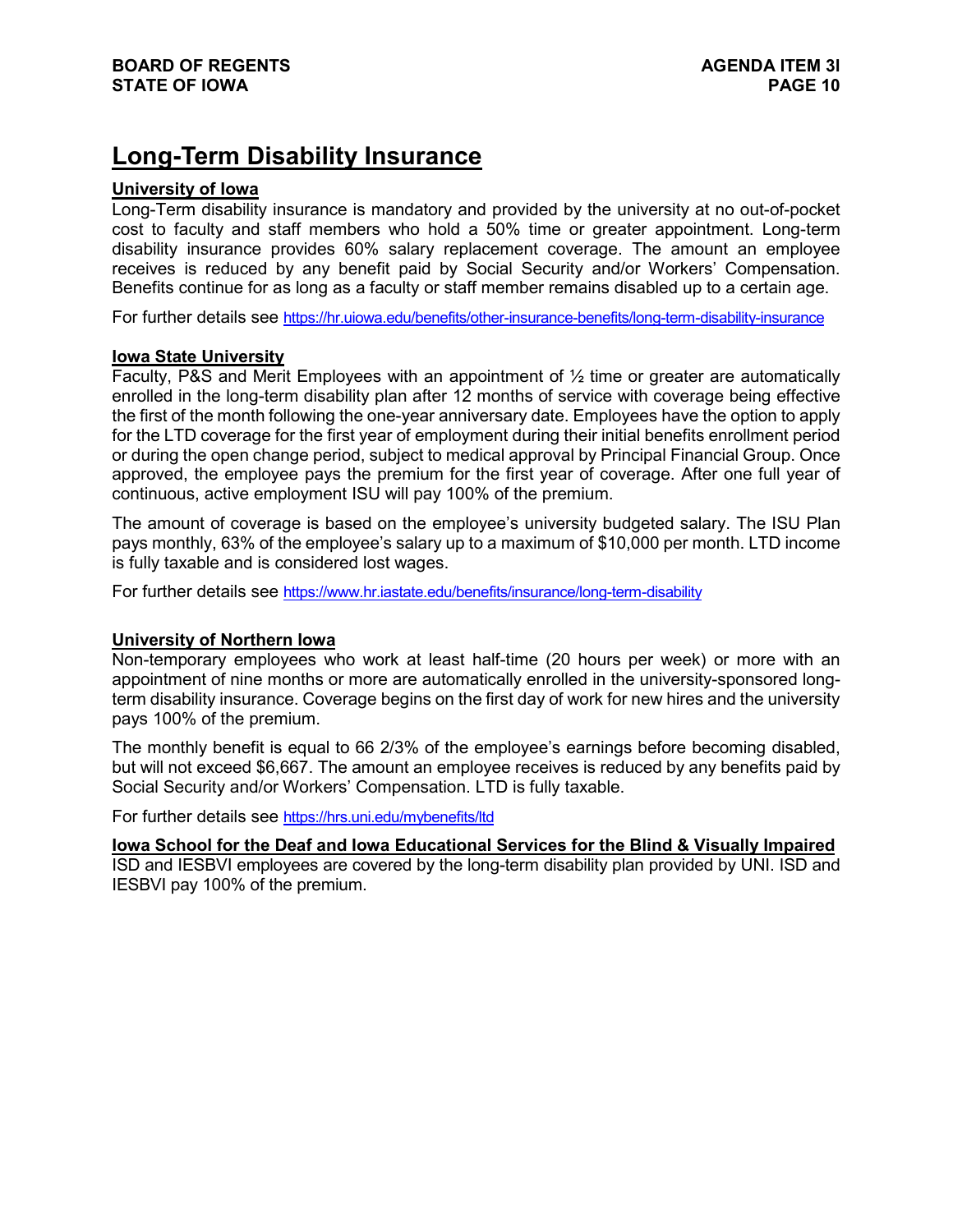### **Health Insurance** *(See pages 13 – <sup>15</sup> for contribution rates)*

Effective January 1, 2018, all new and current Merit employees moved to the Faculty and Staff medical plans.

#### **University of Iowa**

The University of Iowa offers two medical plans: UIChoice and UISelect. Regular faculty and staff with at least 50 percent appointment and their eligible dependents are able to enroll in the medical plans. Retirees may also enroll in these plans.

- UIChoice is a high-quality plan with extensive coverage inside and outside of Iowa. For details on UIChoice see [https://hr.uiowa.edu/benefits/health-insurance/employee-health-insurance/uichoice](https://hr.uiowa.edu/benefits/health-insurance/employee-health-insurance/uichoice-health-plan)[health-plan](https://hr.uiowa.edu/benefits/health-insurance/employee-health-insurance/uichoice-health-plan)
- UISelect is designed for employees who value high-quality coverage but want more of a say over their spending to meet financial needs. For details on UISelect see <https://hr.uiowa.edu/benefits/health-insurance/employee-health-insurance/uiselect-health-plan>

The University also offers health insurance to students through the University of Iowa Student Health Insurance Plan (SHIP) and UIGRADCare. Both group policies are administered by Wellmark Blue Cross and Blue Shield of Iowa. Student insurance is available to degree seeking students who are registered for 5 or more credit hours (undergrad students only) each semester.

- UIGRADCare is a comprehensive health care program that covers Health Science and Graduate students and their eligible dependents. Participants must use Student Health or UI Health Care providers for their care. Providers outside UI Health Care are not covered. Covered services include hospital, medical, surgical, outpatient, and other health care services such as physical therapy. For additional details see [https://hr.uiowa.edu/benefits/health-insurance/student-health](https://hr.uiowa.edu/benefits/health-insurance/student-health-insurance/uigradcare-plan)[insurance/uigradcare-plan](https://hr.uiowa.edu/benefits/health-insurance/student-health-insurance/uigradcare-plan)
- SHIP is a high-quality student medical plan with coverage in and outside of Iowa. Students may choose any provider they wish. Covered services include preventive care, mental health visits, chiropractic care, well-child care, physical therapy and more. For details on SHIP see <https://hr.uiowa.edu/benefits/health-insurance/student-health-insurance/student-health-insurance-plan-ship>

#### **Iowa State University**

Iowa State University offers two insurance plans: Wellmark BluePPO and Wellmark BlueHMO. Faculty, P&S, Merit and Pre/Post-Doctoral employees appointed to positions with an appointment of ½ time or greater are eligible to participate.

- Wellmark BluePPO is a managed care plan that gives you a choice each time you need health care to access a Blue Cross/Blue Shield Preferred Provider or to use any provider. It is part of the Preferred Provider Organization, a national network of participating medical service providers. For additional details see<https://www.hr.iastate.edu/benefits/insurance/isu-plan#medical>
- Wellmark BlueHMO is a managed care plan that requires use of the Wellmark Health Plan of Iowa (WHPI) network. Most services are paid at 100%. You pay the full cost of any care received outside the network except for emergency care when you are traveling out of the service area. For additional details see <https://www.hr.iastate.edu/benefits/insurance/isu-plan#medical>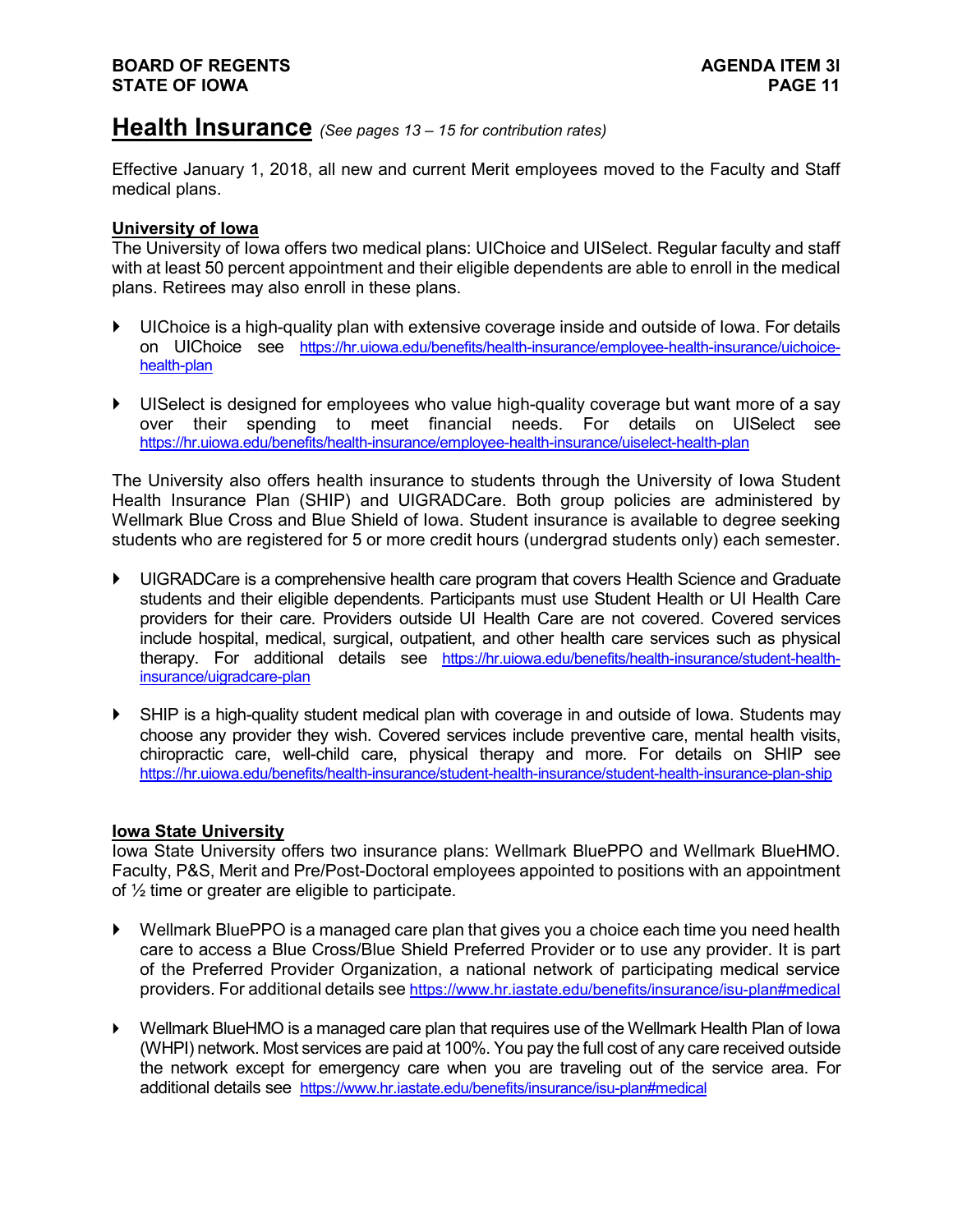#### **BOARD OF REGENTS**<br> **BOARD OF REGENTS**<br> **BOARD OF IOWA**<br>
PAGE 12 **STATE OF IOWA**

#### **University of Northern Iowa**

University of Northern Iowa offers two self-insured plans: UNI PPO (Alliance Select) and UNI Blue Advantage (HMO). Both plans are administered by Wellmark Blue Cross and Blue Shield of Iowa. Non-temporary employees who work half-time (20 hours per week) and have an appointment for nine months or greater are eligible. Temporary faculty must meet one of the following criteria to be eligible: (1) be appointed for 9 months working 20 hours (50% time) or more per week or (2) be appointed for a second consecutive semester at 20 hours (50% time) or more per week.

- UNI PPO (Alliance Select) allows you to visit any in-network physician or healthcare providers without first requiring a referral from a Designated Personal Doctor. For additional details see <https://hrs.uni.edu/mybenefits/health#ppo>
- UNI Blue Advantage (HMO) is groups of doctors, clinics, hospitals, pharmacies and other providers who work together to take care of their members' health care needs. This plan requires members to designate a Primary Care Physician who becomes the gatekeeper for the employees' health care needs. For additional details see <https://hrs.uni.edu/mybenefits/health#blu-adv>

**Iowa School for the Deaf and Iowa Educational Services for the Blind & Visually Impaired** Employees of ISD and IESBVI participate in the health insurance plans at ISU.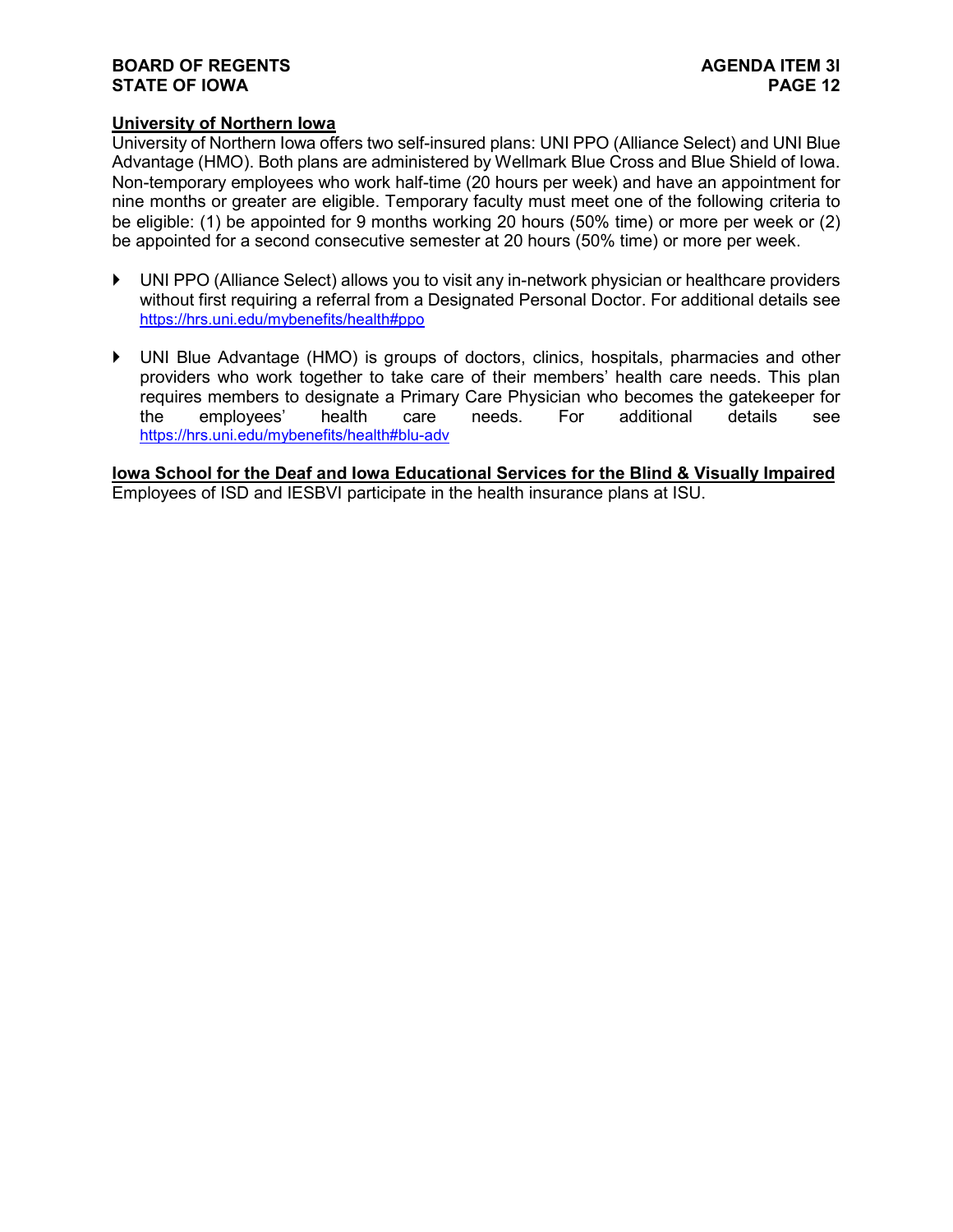#### **BOARD OF REGENTS**<br> **BOARD OF REGENTS**<br> **BOARD OF IOWA**<br> **PAGE 13 STATE OF IOWA**

 $\pm$ 

 $\overline{\phantom{a}}$ 

#### **UNIVERSITY OF IOWA**

| <b>Health Insurance - Single</b> |                                  |          |                |          |                |  |  |  |  |
|----------------------------------|----------------------------------|----------|----------------|----------|----------------|--|--|--|--|
| <b>UIChoice</b>                  | <b>CY 2018</b>                   | CY 2019  | CY 2020        | CY 2021  | <b>CY 2022</b> |  |  |  |  |
| <b>Employer Contribution</b>     | \$605.00                         | \$620.00 | \$649.00       | \$645.00 | \$691.00       |  |  |  |  |
| <b>Employee Contribution</b>     | \$0.00                           | \$0.00   | \$34.00        | \$72.00  | \$77.00        |  |  |  |  |
| Total                            | \$605.00                         | \$620.00 | \$683.00       | \$717.00 | \$768.00       |  |  |  |  |
| <b>House Staff</b>               | <b>CY 2018</b>                   | CY 2019  | CY 2020        | CY 2021  | <b>CY 2022</b> |  |  |  |  |
| <b>Employer Contribution</b>     | \$554.00                         | \$554.00 | \$554.00 NA    |          | <b>NA</b>      |  |  |  |  |
| <b>Employee Contribution</b>     | \$0.00                           | \$0.00   | \$0.00 NA      |          | <b>NA</b>      |  |  |  |  |
| Total                            | \$554.00                         | \$554.00 | \$554.00       | \$0.00   | \$0.00         |  |  |  |  |
| UIGRADCare <sup>1, 2</sup>       | AY 2018                          | AY 2019  | AY 2020        | AY 2021  | AY 2022        |  |  |  |  |
| <b>Employer Contribution</b>     | \$265.50                         | \$312.30 | \$324.90       | \$357.30 | \$366.30       |  |  |  |  |
| <b>Employee Contribution</b>     | \$29.50                          | \$34.70  | \$36.10        | \$39.70  | \$40.70        |  |  |  |  |
| Total                            | \$295.00                         | \$347.00 | \$361.00       | \$397.00 | \$407.00       |  |  |  |  |
| <b>UISelect</b>                  | <b>CY 2018</b>                   | CY 2019  | <b>CY 2020</b> | CY 2021  | <b>CY 2022</b> |  |  |  |  |
| <b>Employer Contribution</b>     |                                  |          | \$569.00       | \$597.00 | \$614.00       |  |  |  |  |
| <b>Employee Contribution</b>     |                                  |          | \$0.00         | \$0.00   | \$0.00         |  |  |  |  |
| Total                            | \$0.00                           | \$0.00   | \$569.00       | \$597.00 | \$614.00       |  |  |  |  |
|                                  |                                  |          |                |          |                |  |  |  |  |
|                                  | <b>Health Insurance - Family</b> |          |                |          |                |  |  |  |  |
| <b>IllChoice</b>                 | CV 2019                          | CV 2010  | CV 2020        | CV 2024  | CV 2022        |  |  |  |  |

| <b>UIChoice</b>              | <b>CY 2018</b> | CY 2019    | CY 2020       | CY 2021    | CY 2022    |
|------------------------------|----------------|------------|---------------|------------|------------|
| <b>Employer Contribution</b> | \$1,238.00     | \$1,269.00 | \$1,398.00    | \$1,467.00 | \$1,570.00 |
| <b>Employee Contribution</b> | \$309.00       | \$317.00   | \$349.00      | \$367.00   | \$393.00   |
| Total                        | \$1,547.00     | \$1,586.00 | \$1,747.00    | \$1,834.00 | \$1,963.00 |
| <b>House Staff</b>           | CY 2018        | CY 2019    | CY 2020       | CY 2021    | CY 2022    |
| <b>Employer Contribution</b> | \$1,396.00     | \$1,396.00 | \$1,396.00 NA |            | <b>NA</b>  |
| <b>Employee Contribution</b> | \$0.00         | \$0.00     | \$0.00 NA     |            | <b>NA</b>  |
| Total                        | \$1,396.00     | \$1,396.00 | \$1,396.00    | \$0.00     | \$0.00     |
| UIGRADCare <sup>1, 2</sup>   | AY 2018        | AY 2019    | AY 2020       | AY 2021    | AY 2022    |
| <b>Employer Contribution</b> | \$1,011.50     | \$1,011.50 | \$1,181.60    | \$1,257.00 | \$1,257.20 |
| <b>Employee Contribution</b> | \$433.50       | \$433.50   | \$506.40      | \$538.00   | \$538.80   |
| Total                        | \$1,445.00     | \$1,445.00 | \$1,688.00    | \$1,795.00 | \$1,796.00 |
| <b>UISelect</b>              | <b>CY 2018</b> | CY 2019    | CY 2020       | CY 2021    | CY 2022    |
| <b>Employer Contribution</b> |                |            | \$1,165.00    | \$1,222.00 | \$1,258.00 |
| <b>Employee Contribution</b> |                |            | \$291.00      | \$306.00   | \$314.00   |
| Total                        | \$0.00         | \$0.00     | \$1,456.00    | \$1,528.00 | \$1,572.00 |
|                              |                |            |               |            |            |

| Health Insurance - Employee with Children |                |            |               |            |            |  |  |  |  |
|-------------------------------------------|----------------|------------|---------------|------------|------------|--|--|--|--|
| <b>UIChoice</b>                           | <b>CY 2018</b> | CY 2019    | CY 2020       | CY 2021    | CY 2022    |  |  |  |  |
| <b>Emplover Contribution</b>              | \$942.00       | \$965.00   | \$1,065.00    | \$1,118.00 | \$1,197.00 |  |  |  |  |
| <b>Employee Contribution</b>              | \$235.00       | \$241.00   | \$266,00      | \$279.00   | \$299.00   |  |  |  |  |
| Total                                     | \$1,177.00     | \$1,206.00 | \$1,331.00    | \$1,397.00 | \$1,496.00 |  |  |  |  |
| <b>House Staff</b>                        | <b>CY 2018</b> | CY 2019    | CY 2020       | CY 2021    | CY 2022    |  |  |  |  |
| <b>Employer Contribution</b>              | \$1,314.00     | \$1,314.00 | \$1.314,00 NA |            | <b>NA</b>  |  |  |  |  |
| <b>Employee Contribution</b>              | \$0.00         | \$0.00     | \$0.00 NA     |            | <b>INA</b> |  |  |  |  |
| Total                                     | \$1,314.00     | \$1,314.00 | \$1,314.00    | \$0.00     | \$0.00     |  |  |  |  |
| <b>UISelect</b>                           | AY 2018        | AY 2019    | CY 2020       | CY 2021    | CY 2022    |  |  |  |  |
| <b>Employer Contribution</b>              |                |            | \$887,00      | \$931.00   | \$958.00   |  |  |  |  |
| <b>Employee Contribution</b>              |                |            | \$222.00      | \$233.00   | \$239.00   |  |  |  |  |
| Total                                     | \$0.00         | \$0.00     | \$1,109.00    | \$1,164.00 | \$1,197.00 |  |  |  |  |

| <b>Health Insurance - Employee with Spouse</b> |                |            |                |            |            |  |  |  |  |
|------------------------------------------------|----------------|------------|----------------|------------|------------|--|--|--|--|
| <b>UIChoice</b>                                | <b>CY 2018</b> | CY 2019    | <b>CY 2020</b> | CY 2021    | CY 2022    |  |  |  |  |
| <b>Employer Contribution</b>                   | \$1,154.00     | \$1,183.00 | \$1,305.00     | \$1,370.00 | \$1,466.00 |  |  |  |  |
| <b>Employee Contribution</b>                   | \$289.00       | \$296.00   | \$326.00       | \$342.00   | \$367.00   |  |  |  |  |
| Total                                          | \$1,443.00     | \$1,479.00 | \$1,631.00     | \$1,712.00 | \$1,833.00 |  |  |  |  |
| <b>House Staff</b>                             | CY 2018        | CY 2019    | CY 2020        | CY 2021    | CY 2022    |  |  |  |  |
| <b>Employer Contribution</b>                   | \$747.00       | \$747.00   | \$747.00 NA    |            | <b>INA</b> |  |  |  |  |
| <b>Employee Contribution</b>                   | \$0.00         | \$0.00     | \$0,00 NA      |            | <b>NA</b>  |  |  |  |  |
| Total                                          | \$747.00       | \$747.00   | \$747.00       | \$0.00     | \$0.00     |  |  |  |  |
| UIGRADCare <sup>1, 2</sup>                     | AY 2018        | AY 2019    | AY 2020        | AY 2021    | AY 2022    |  |  |  |  |
| <b>Employer Contribution</b>                   | \$511.00       | \$511.00   | \$511.00       | \$511.00   | \$511.00   |  |  |  |  |
| <b>Employee Contribution</b>                   | \$219.00       | \$219.00   | \$219.00       | \$219.00   | \$219.00   |  |  |  |  |
| Total                                          | \$730.00       | \$730.00   | \$730.00       | \$730.00   | \$730.00   |  |  |  |  |
| <b>UISelect</b>                                | AY 2018        | AY 2019    | CY 2020        | CY 2021    | CY 2022    |  |  |  |  |
| <b>Employer Contribution</b>                   |                |            | \$1,087.00     | \$1,142.00 | \$1,174.00 |  |  |  |  |
| <b>Employee Contribution</b>                   |                |            | \$272,00       | \$285.00   | \$294.00   |  |  |  |  |
| Total                                          | \$0.00         | \$0.00     | \$1,359.00     | \$1,427.00 | \$1,468.00 |  |  |  |  |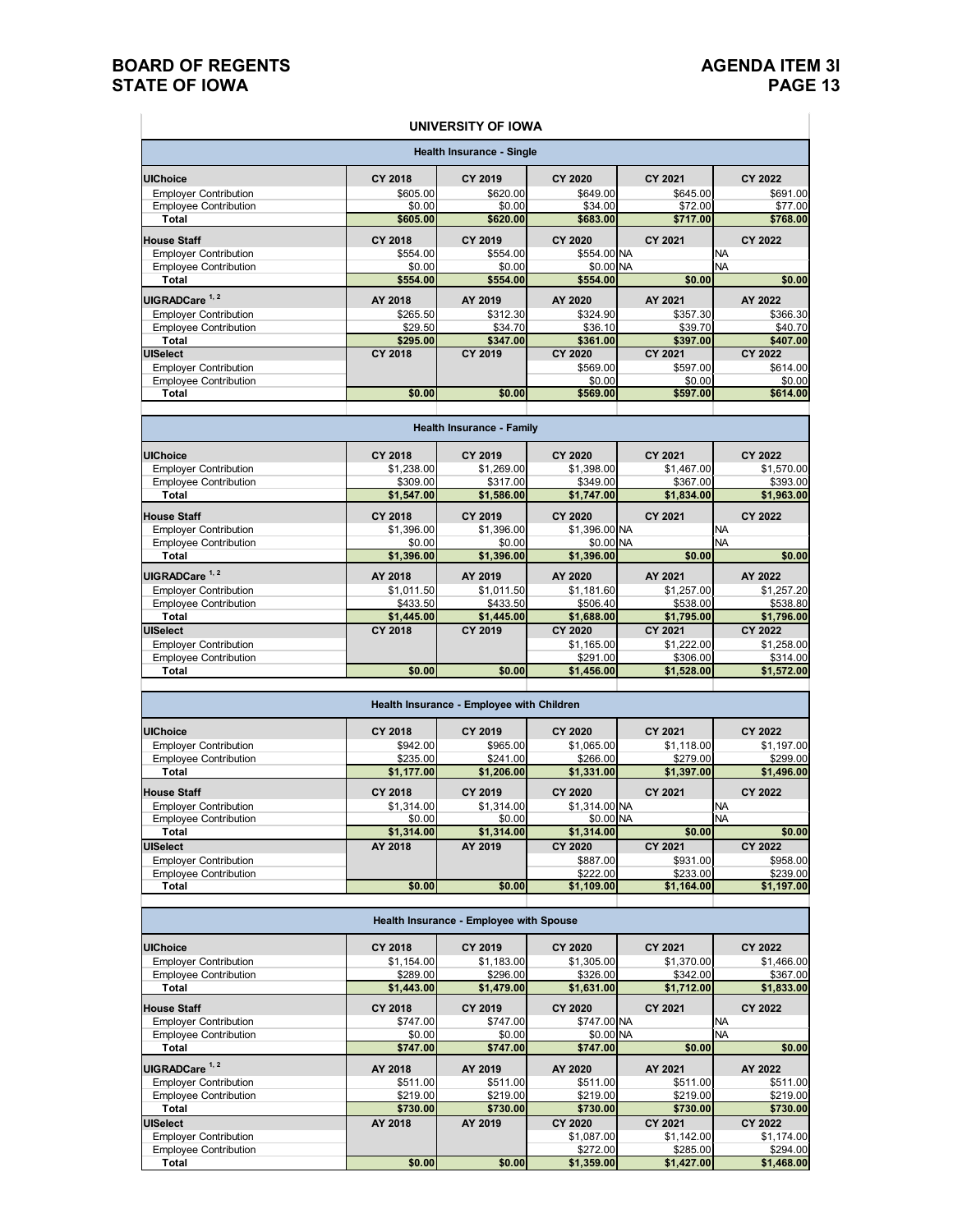#### **BOARD OF REGENTS**<br> **BOARD OF REGENTS**<br> **BOARD OF IOWA**<br>
PAGE 14 **STATE OF IOWA**

г

#### **IOWA SCHOOL FOR THE DEAF / IOWA EDUCATIONAL SERVICES FOR THE BLIND & VISUALLY IMPAIRED IOWA STATE UNIVERSITY**

|                                                              |                        | Health Insurance - Single                 |                        |                        |                        |
|--------------------------------------------------------------|------------------------|-------------------------------------------|------------------------|------------------------|------------------------|
| PPO - Faculty/Staff                                          | CY 2018                | CY 2019                                   | CY 2020                | CY 2021                | CY 2022                |
| <b>Employer Contribution</b>                                 | \$481.00               | \$481.00                                  | \$481.00               | \$498.00               | \$520.00               |
| <b>Employee Contribution</b><br>Total                        | \$20.00<br>\$501.00    | \$20.00<br>\$501.00                       | \$20.00<br>\$501.00    | \$40.00<br>\$538.00    | \$45.00<br>\$565.00    |
|                                                              |                        |                                           |                        |                        |                        |
| HMO - Faculty/Staff                                          |                        |                                           |                        |                        |                        |
| <b>Employer Contribution</b><br><b>Employee Contribution</b> | \$485.00<br>\$0.00     | \$485.00<br>\$0.00                        | \$485.00<br>\$0.00     | \$501.00<br>\$20.00    | \$522.00<br>\$25.00    |
| Total                                                        | \$485.00               | \$485.00                                  | \$485.00               | \$521.00               | \$547.00               |
|                                                              |                        |                                           |                        |                        |                        |
| PPO - Merit                                                  | \$671.00               |                                           |                        |                        | \$734.00               |
| <b>Employer Contribution</b><br><b>Employee Contribution</b> | \$20.00                | \$671.00<br>\$20.00                       | \$671.00<br>\$20.00    | \$702.00<br>\$40.00    | \$45.00                |
| Total                                                        | \$691.00               | \$691.00                                  | \$691.00               | \$742.00               | \$779.00               |
| <b>HMO - Merit</b>                                           |                        |                                           |                        |                        |                        |
| <b>Employer Contribution</b>                                 | \$669.00               | \$669.00                                  | \$669.00               | \$699.00               | \$730.00               |
| <b>Employee Contribution</b>                                 | \$0.00                 | \$0.00                                    | \$0.00                 | \$20.00                | \$25.00                |
| Total                                                        | \$669.00               | \$669.00                                  | \$669.00               | \$719.00               | \$755.00               |
|                                                              |                        |                                           |                        |                        |                        |
|                                                              |                        | <b>Health Insurance - Family</b>          |                        |                        |                        |
| <b>PPO - Faculty/Staff</b>                                   | <b>CY 2018</b>         | CY 2019                                   | CY 2020                | CY 2021                | CY 2022                |
| <b>Employer Contribution</b>                                 | \$1.129.00             | \$1,129.00                                | \$1,129.00             | \$1.213.00             | \$1,292.00             |
| <b>Employee Contribution</b><br>Total                        | \$339.00<br>\$1,468.00 | \$339.00<br>\$1.468.00                    | \$339.00<br>\$1,468.00 | \$364.00<br>\$1,577.00 | \$364.00<br>\$1.656.00 |
|                                                              |                        |                                           |                        |                        |                        |
| HMO - Faculty/Staff                                          |                        |                                           |                        |                        |                        |
| <b>Employer Contribution</b>                                 | \$1,305.00             | \$1,305.00                                | \$1,305.00             | \$1,385.00             | \$1,438.00             |
| <b>Employee Contribution</b><br>Total                        | \$112.00<br>\$1.417.00 | \$112.00<br>\$1,417.00                    | \$112.00<br>\$1.417.00 | \$137.00<br>\$1,522.00 | \$160.00<br>\$1,598.00 |
|                                                              |                        |                                           |                        |                        |                        |
| PPO - Merit                                                  |                        |                                           |                        |                        |                        |
| <b>Employer Contribution</b><br><b>Employee Contribution</b> | \$1,687.00<br>\$339.00 | \$1,687.00<br>\$339.00                    | \$1,687.00<br>\$339.00 | \$1,812.00<br>\$364.00 | \$1,921.00<br>\$364.00 |
| Total                                                        | \$2,026.00             | \$2,026.00                                | \$2,026.00             | \$2,176.00             | \$2,285.00             |
|                                                              |                        |                                           |                        |                        |                        |
| <b>HMO - Merit</b><br><b>Employer Contribution</b>           | \$1,844.00             | \$1,844.00                                | \$1,844.00             | \$1,964.00             | \$2,046.00             |
| <b>Employee Contribution</b>                                 | \$112.00               | \$112.00                                  | \$112.00               | \$137.00               | \$160.00               |
| Total                                                        | \$1,956.00             | \$1,956.00                                | \$1,956.00             | \$2,101.00             | \$2,206.00             |
|                                                              |                        |                                           |                        |                        |                        |
|                                                              |                        | Health Insurance - Employee with Children |                        |                        |                        |
| <b>PPO - Faculty/Staff</b>                                   | <b>CY 2018</b>         | CY 2019                                   | <b>CY 2020</b>         | CY 2021                | CY 2022                |
| <b>Employer Contribution</b><br><b>Employee Contribution</b> | \$721.00<br>\$173.00   | \$721.00<br>\$173.00                      | \$721.00<br>\$173.00   | \$767.00<br>\$193.00   | \$806.00<br>\$202.00   |
| Total                                                        | \$894.00               | \$894.00                                  | \$894.00               | \$960.00               | \$1,008.00             |
|                                                              |                        |                                           |                        |                        |                        |
| HMO - Faculty/Staff<br><b>Employer Contribution</b>          | \$825.00               | \$825.00                                  | \$825.00               | \$864.00               | \$899.00               |
| <b>Employee Contribution</b>                                 | \$46.00                | \$46.00                                   | \$46.00                | \$71.00                | \$83.00                |
| Total                                                        | \$871.00               | \$871.00                                  | \$871.00               | \$935.00               | \$982.00               |
| PPO - Merit                                                  |                        |                                           |                        |                        |                        |
| <b>Employer Contribution</b>                                 | \$1,061.00             | \$1,061.00                                | \$1,061.00             | \$1,132.00             | \$1,189.00             |
| <b>Employee Contribution</b>                                 | \$173.00               | \$173.00                                  | \$173.00               | \$193.00               | \$202.00               |
| Total                                                        | \$1,234.00             | \$1,234.00                                | \$1,234.00             | \$1,325.00             | \$1,391.00             |
| <b>HMO - Merit</b>                                           |                        |                                           |                        |                        |                        |
| <b>Employer Contribution</b>                                 | \$1,156.00             | \$1,156.00                                | \$1.156.00             | \$1,220.00             | \$1,273.00             |
| <b>Employee Contribution</b>                                 | \$46.00                | \$46.00                                   | \$46.00                | \$71.00                | \$83.00                |
| Total                                                        | \$1,202.00             | \$1,202.00                                | \$1,202.00             | \$1,291.00             | \$1,356.00             |
|                                                              |                        | Health Insurance - Employee with Spouse   |                        |                        |                        |
| PPO - Faculty/Staff                                          | CY 2018                | CY 2019                                   | CY 2020                | CY 2021                | CY 2022                |
| <b>Employer Contribution</b>                                 | \$882.00               | \$882.00                                  | \$882.00               | \$947.00               | \$1,008.00             |
| <b>Employee Contribution</b>                                 | \$263.00               | \$263.00                                  | \$263.00               | \$283.00               | \$284.00               |
| Total                                                        | \$1,145.00             | \$1,145.00                                | \$1,145.00             | \$1,230.00             | \$1,292.00             |
| HMO - Faculty/Staff                                          |                        |                                           |                        |                        |                        |
| <b>Employer Contribution</b>                                 | \$1,036.00             | \$1,036.00                                | \$1,036.00             | \$1,093.00             | \$1,135.00             |
| <b>Employee Contribution</b>                                 | \$78.00                | \$78.00                                   | \$78.00                | \$103.00               | \$121.00               |
| Total                                                        | \$1,114.00             | \$1,114.00                                | \$1,114.00             | \$1,196.00             | \$1,256.00             |
| PPO - Merit<br><b>Employer Contribution</b>                  | \$1,317.00             | \$1,317.00                                | \$1,317.00             | \$1,414.00             | \$1,498.00             |
| <b>Employee Contribution</b>                                 | \$263.00               | \$263.00                                  | \$263.00               | \$283.00               | \$284.00               |
| Total                                                        | \$1,580.00             | \$1,580.00                                | \$1,580.00             | \$1,697.00             | \$1,782.00             |
|                                                              |                        |                                           |                        |                        |                        |
|                                                              |                        |                                           |                        |                        |                        |
| HMO - Merit                                                  |                        |                                           |                        |                        |                        |
| <b>Employer Contribution</b><br><b>Employee Contribution</b> | \$1,459.00<br>\$78.00  | \$1,459.00<br>\$78.00                     | \$1,459.00<br>\$78.00  | \$1,548.00<br>\$103.00 | \$1,613.00<br>\$121.00 |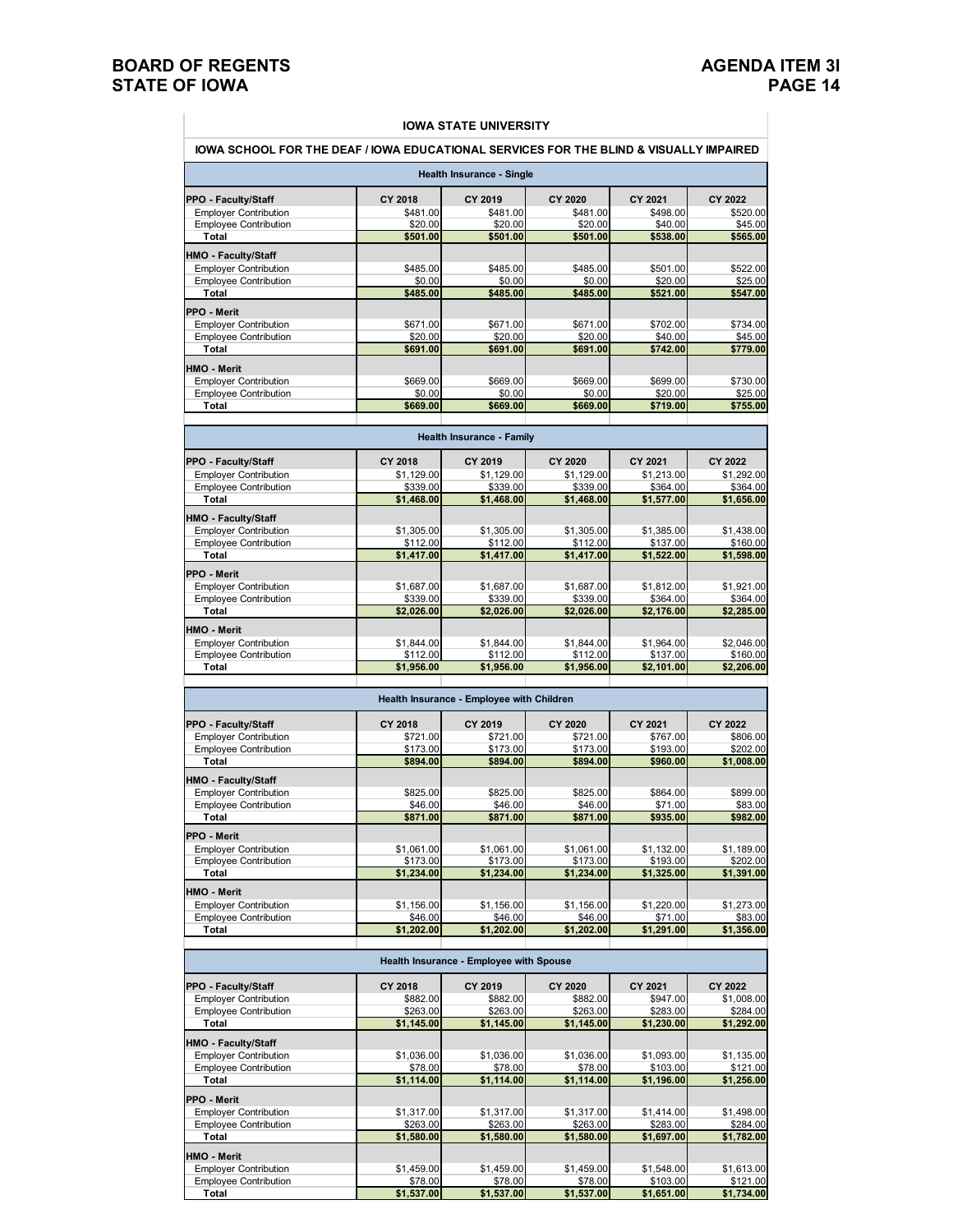#### **BOARD OF REGENTS**<br> **BOARD OF REGENTS**<br> **BOARD OF IOWA**<br>
PAGE 15 **STATE OF IOWA**

#### **UNIVERSITY OF NORTHERN IOWA**

| <b>Health Insurance - Single</b> |                |                                  |                |                |                |  |  |  |  |
|----------------------------------|----------------|----------------------------------|----------------|----------------|----------------|--|--|--|--|
| <b>UNI PPO Alliance Select</b>   | <b>CY 2018</b> | CY 2019                          | <b>CY 2020</b> | CY 2021        | CY 2022        |  |  |  |  |
| <b>Employer Contribution</b>     | \$742.96       | \$742.96                         | \$757.81       | \$757.81       | \$765.42       |  |  |  |  |
| <b>Employee Contribution</b>     | \$21.00        | \$21.00                          | \$21.45        | \$21.45        | \$21.60        |  |  |  |  |
| Total                            | \$763.96       | \$763.96                         | \$779.26       | \$779.26       | \$787.02       |  |  |  |  |
| <b>UNI Blue Advantage HMO</b>    | <b>CY 2018</b> | CY 2019                          | <b>CY 2020</b> | <b>CY 2021</b> | CY 2022        |  |  |  |  |
| <b>Employer Contribution</b>     | \$707.01       | \$707.01                         | \$757.81       | \$757.81       | \$765.42       |  |  |  |  |
| <b>Employee Contribution</b>     | \$0.00         | \$0.00                           | \$0.00         | \$0.00         | \$0.00         |  |  |  |  |
| Total                            | \$707.01       | \$707.01                         | \$757.81       | \$757.81       | \$765.42       |  |  |  |  |
|                                  |                |                                  |                |                |                |  |  |  |  |
|                                  |                | <b>Health Insurance - Family</b> |                |                |                |  |  |  |  |
| <b>UNI PPO Alliance Select</b>   | <b>CY 2018</b> | CY 2019                          | <b>CY 2020</b> | <b>CY 2021</b> | CY 2022        |  |  |  |  |
| <b>Employer Contribution</b>     | \$1,430.23     | \$1,430.23                       | \$1,458.83     | \$1,458.83     | \$1,473.50     |  |  |  |  |
| <b>Employee Contribution</b>     | \$357.55       | \$357.55                         | \$364.80       | \$364.80       | \$368.40       |  |  |  |  |
| Total                            | \$1,787.78     | \$1,787.78                       | \$1,823.63     | \$1,823.63     | \$1,841.90     |  |  |  |  |
| <b>UNI Blue Advantage HMO</b>    | <b>CY 2018</b> | <b>CY 2019</b>                   | <b>CY 2020</b> | <b>CY 2021</b> | <b>CY 2022</b> |  |  |  |  |
| <b>Employer Contribution</b>     | \$1,430.23     | \$1,430.23                       | \$1,458.83     | \$1,458.83     | \$1,473.50     |  |  |  |  |
| <b>Employee Contribution</b>     | \$188.85       | \$188.85                         | \$192.60       | \$192.60       | \$194.55       |  |  |  |  |
| Total                            | \$1,619.08     | \$1,619.08                       | \$1,651.43     | \$1,651.43     | \$1,668.05     |  |  |  |  |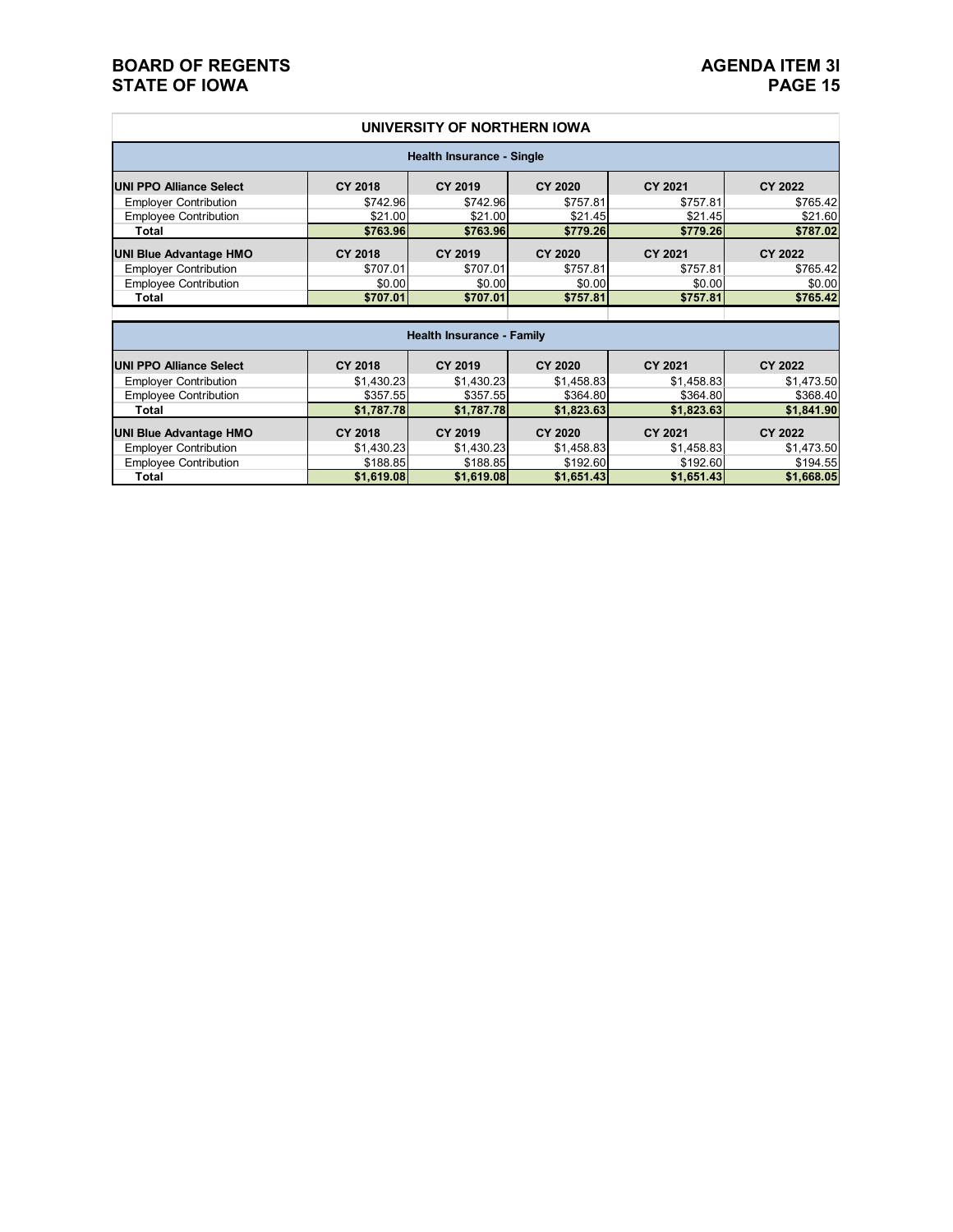### **Dental Insurance** *(See pages 17 – <sup>19</sup> for contribution rates)*

*Effective January 1, 2018 all new and current Merit employees moved to the Faculty and Staff dental plans.* 

#### **University of Iowa**

The University offers one dental insurance plan: Dental II. As an employer-sponsored plan, the university offers dental insurance for all eligible faculty, staff, retirees and students. The plan is administered by Delta Dental of Iowa.

 Dental II has a \$0 annual deductible and the maximum annual benefit is dependent on the service. For further details see<https://hr.uiowa.edu/benefits/dental-insurance>

#### **Iowa State University**

The University offers two dental plan options: Basic and Comprehensive. Faculty, P&S, Merit and Pre/Post-Doctoral employees who are appointed to positions with an appointment of ½ time or greater are eligible to participate. Both plans are administered by Delta Dental of Iowa.

- ▶ Basic Plan has a \$25 deductible and \$750 annual maximum benefit per person/year.
- Comprehensive Plan has a \$50 annual deductible, \$1500 annual maximum benefit per person/year, and \$2000 lifetime maximum for orthodontics. 3-year participation is required upon enrollment in this plan.

For further details see<https://www.hr.iastate.edu/benefits/insurance/isu-plan#dental>

#### **University of Northern Iowa**

The University offers a self-insured plan to cover dental expenses. Non-temporary employees who work half-time (20 hours per week) and have an appointment for nine months or greater are eligible. Temporary faculty must meet one of the following criteria to be eligible: (1) be appointed for 9 months working 20 hours (50% time) or more per week or (2) be appointed for a second consecutive semester at 20 hours (50% time) or more per week.

 UNI's self-insured plan has a \$0 deductible, \$1500 annual maximum benefit per person/ calendar year, and \$1500 lifetime maximum for orthodontics.

For further details see<https://hrs.uni.edu/mybenefits/dental>

**Iowa School for the Deaf and Iowa Educational Services for the Blind & Visually Impaired** Employees of ISD and IESBVI participate in the dental insurance plans at ISU.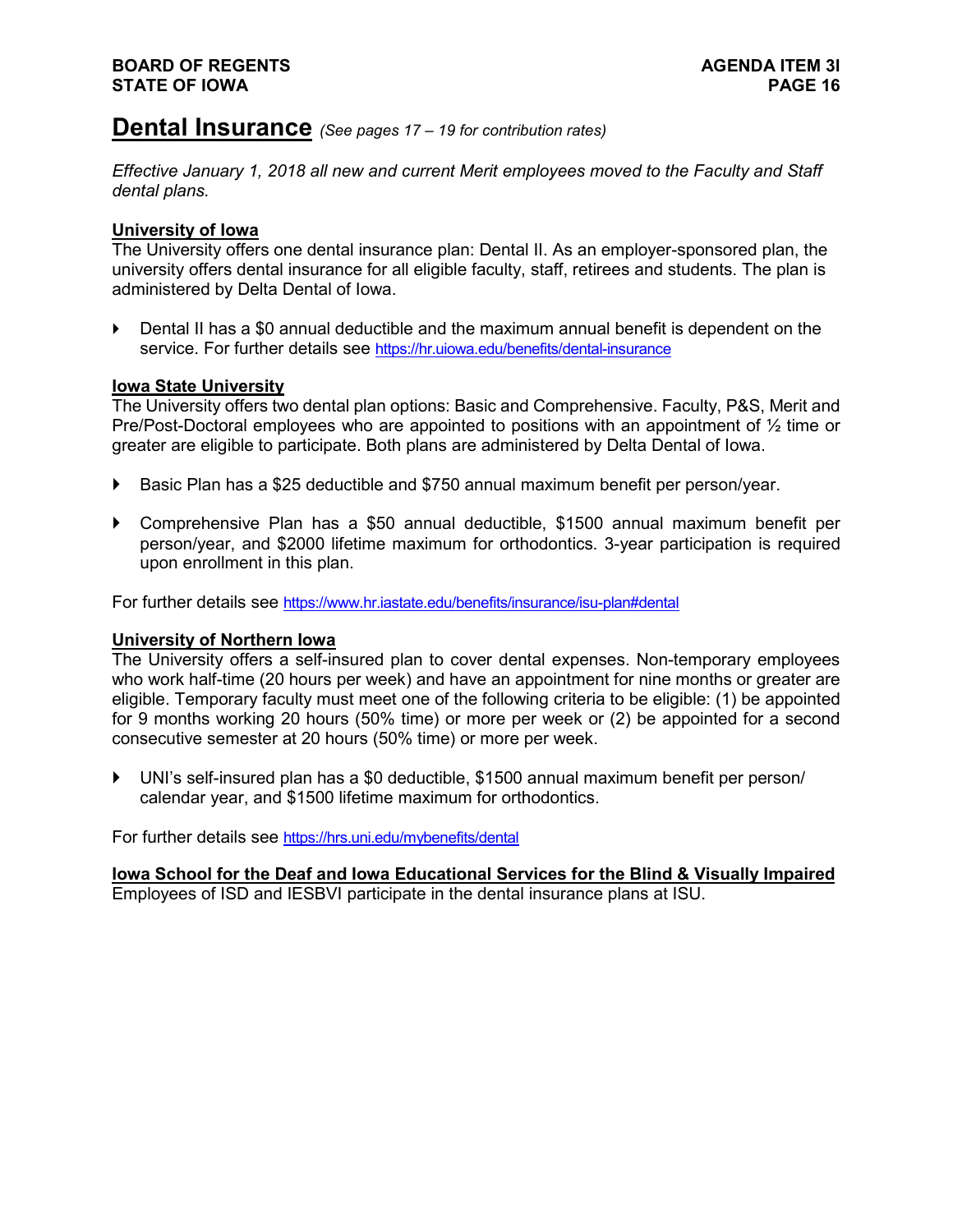#### **BOARD OF REGENTS**<br> **BOARD OF REGENTS**<br> **BOARD OF IOWA**<br>
PAGE 17 **STATE OF IOWA**

|                                                              |                     | UNIVERSITY OF IOWA                        |                     |                     |                     |
|--------------------------------------------------------------|---------------------|-------------------------------------------|---------------------|---------------------|---------------------|
|                                                              |                     | Dental Insurance - Single                 |                     |                     |                     |
| <b>Dental</b>                                                | <b>CY 2018</b>      | <b>CY 2019</b>                            | <b>CY 2020</b>      | <b>CY 2021</b>      | <b>CY 2022</b>      |
| <b>Employer Contribution</b>                                 | \$45.00             | \$45.00                                   | \$45.00             | \$45.00             | \$45.00             |
| <b>Employee Contribution</b>                                 | \$0.00              | \$0.00                                    | \$0.00              | \$0.00              | \$0.00              |
| Total                                                        | \$45.00             | \$45.00                                   | \$45.00             | \$45.00             | \$45.00             |
| <b>House Staff</b>                                           | <b>CY 2018</b>      | <b>CY 2019</b>                            | <b>CY 2020</b>      | <b>CY 2021</b>      | <b>CY 2022</b>      |
| <b>Employer Contribution</b>                                 | \$34.00             |                                           |                     |                     |                     |
| <b>Employee Contribution</b>                                 | \$0.00              |                                           |                     |                     |                     |
| <b>Total</b>                                                 | \$34.00             | \$0.00                                    | \$0.00              | \$0.00              | \$0.00              |
| Grad Dental <sup>1</sup>                                     | AY 2018             | AY 2019                                   | AY 2020             | AY 2021             | AY 2022             |
| <b>Employer Contribution</b>                                 | \$21.25             | \$21.25                                   | \$21.25             | \$21.25             | \$21.25             |
| <b>Employee Contribution</b>                                 | \$3.75              | \$3.75                                    | \$3.75              | \$3.75              | \$3.75              |
| <b>Total</b>                                                 | \$25.00             | \$25.00                                   | \$25.00             | \$25.00             | \$25.00             |
|                                                              |                     | Dental Insurance - Family                 |                     |                     |                     |
|                                                              |                     |                                           |                     |                     |                     |
| <b>Dental</b>                                                | <b>CY 2018</b>      | CY 2019                                   | <b>CY 2020</b>      | <b>CY 2021</b>      | <b>CY 2022</b>      |
| <b>Employer Contribution</b><br><b>Employee Contribution</b> | \$106.00<br>\$27.00 | \$106.00                                  | \$106.00            | \$106.00<br>\$27.00 | \$106.00            |
| <b>Total</b>                                                 | \$133.00            | \$27.00<br>\$133.00                       | \$27.00<br>\$133.00 | \$133.00            | \$27.00<br>\$133.00 |
|                                                              |                     |                                           |                     |                     |                     |
| <b>House Staff</b>                                           | <b>CY 2018</b>      | CY 2019                                   | <b>CY 2020</b>      | <b>CY 2021</b>      | <b>CY 2022</b>      |
| <b>Employer Contribution</b>                                 | \$89.00             |                                           |                     |                     |                     |
| <b>Employee Contribution</b><br><b>Total</b>                 | \$0.00<br>\$89.00   | \$0.00                                    | \$0.00              | \$0.00              | \$0.00              |
| Grad Dental <sup>1</sup>                                     | AY 2018             | AY 2019                                   | AY 2020             | AY 2021             | AY 2022             |
| <b>Employer Contribution</b>                                 | \$56.00             | \$56.00                                   | \$56.00             | \$56.00             | \$56.00             |
| <b>Employee Contribution</b>                                 | \$24.00             | \$24.00                                   | \$24.00             | \$24.00             | \$24.00             |
| Total                                                        | \$80.00             | \$80.00                                   | \$80.00             | \$80.00             | \$80.00             |
|                                                              |                     |                                           |                     |                     |                     |
|                                                              |                     | Dental Insurance - Employee with Children |                     |                     |                     |
| <b>Dental</b>                                                | <b>CY 2018</b>      | <b>CY 2019</b>                            | <b>CY 2020</b>      | <b>CY 2021</b>      | <b>CY 2022</b>      |
| <b>Employer Contribution</b>                                 | \$80.00             | \$80.00                                   | \$80.00             | \$80.00             | \$80.00             |
| <b>Employee Contribution</b><br><b>Total</b>                 | \$20.00<br>\$100.00 | \$20.00                                   | \$20.00<br>\$100.00 | \$20.00<br>\$100.00 | \$20.00<br>\$100.00 |
|                                                              |                     | \$100.00                                  |                     |                     |                     |
| <b>House Staff</b>                                           | <b>CY 2018</b>      | CY 2019                                   | <b>CY 2020</b>      | <b>CY 2021</b>      | <b>CY 2022</b>      |
| <b>Employer Contribution</b>                                 | \$70.00             |                                           |                     |                     |                     |
| <b>Employee Contribution</b>                                 | \$0.00              |                                           |                     |                     |                     |
| <b>Total</b>                                                 | \$70.00             | \$0.00                                    | \$0.00              | \$0.00              | \$0.00              |
| Grad Dental <sup>1</sup>                                     | AY 2018             | AY 2019                                   | AY 2020             | AY 2021             | AY 2022             |
| <b>Employer Contribution</b>                                 | \$46.90             | \$46.90                                   | \$46.90             | \$46.90             | \$46.90             |
| <b>Employee Contribution</b>                                 | \$20.10             | \$20.10                                   | \$20.10             | \$20.10             | \$20.10             |
| <b>Total</b>                                                 | \$67.00             | \$67.00                                   | \$67.00             | \$67.00             | \$67.00             |
|                                                              |                     | Dental Insurance - Employee with Spouse   |                     |                     |                     |
| <b>Dental</b>                                                | <b>CY 2018</b>      | CY 2019                                   | <b>CY 2020</b>      | <b>CY 2021</b>      | <b>CY 2022</b>      |
| <b>Employer Contribution</b>                                 | \$74.00             | \$74.00                                   | \$74.00             | \$74.00             | \$74.00             |
| <b>Employee Contribution</b>                                 | \$19.00             | \$19.00                                   | \$19.00             | \$19.00             | \$19.00             |
| Total                                                        | \$93.00             | \$93.00                                   | \$93.00             | \$93.00             | \$93.00             |
| <b>House Staff</b>                                           | <b>CY 2018</b>      | CY 2019                                   | CY 2020             | <b>CY 2021</b>      | <b>CY 2022</b>      |
| <b>Employer Contribution</b>                                 | \$87.00             |                                           |                     |                     |                     |
| <b>Employee Contribution</b>                                 | \$0.00              |                                           |                     |                     |                     |
| <b>Total</b>                                                 | \$87.00             | \$0.00                                    | \$0.00              | \$0.00              | \$0.00              |
| Grad Dental <sup>1</sup>                                     | AY 2018             | AY 2019                                   | AY 2020             | AY 2021             | AY 2022             |
| <b>Employer Contribution</b>                                 | \$31.50             | \$31.50                                   | \$32.90             | \$32.90             | \$32.90             |
| <b>Employee Contribution</b>                                 | \$13.50             | \$13.50                                   | \$14.10             | \$14.10             | \$12.10             |
| Total                                                        | \$45.00             | \$45.00                                   | \$47.00             | \$47.00             | \$45.00             |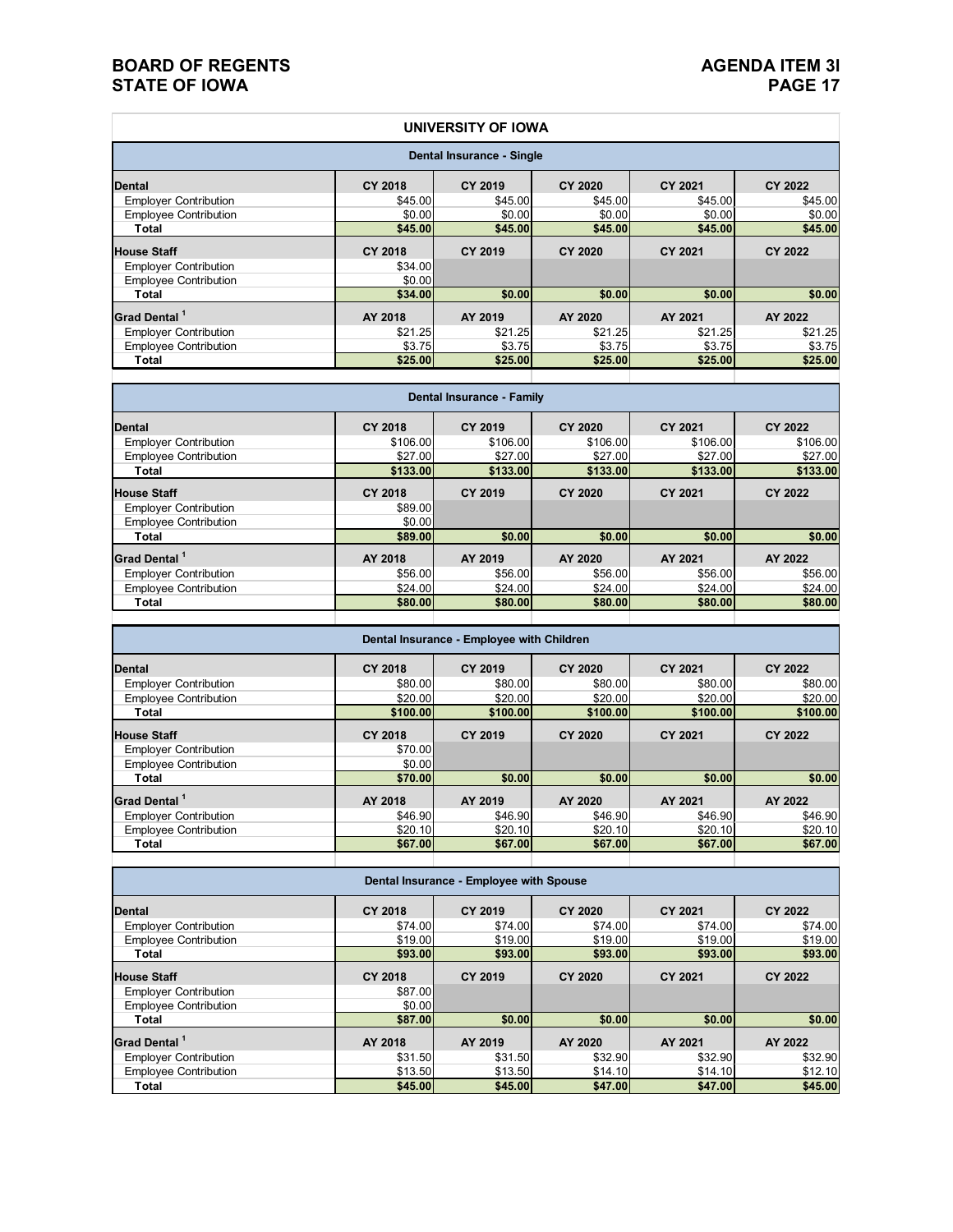#### **BOARD OF REGENTS**<br> **BOARD OF REGENTS**<br> **BOARD OF IOWA**<br> **PAGE 18 STATE OF IOWA**

| <u>IOWA SCHOOL FOR THE DEAF / IOWA EDUCATIONAL SERVICES FOR THE BLIND &amp; VISUALLY IMPAIRED</u> |                           | <b>IOWA STATE UNIVERSITY</b>              |                           |                     |                     |
|---------------------------------------------------------------------------------------------------|---------------------------|-------------------------------------------|---------------------------|---------------------|---------------------|
|                                                                                                   |                           | Dental Insurance - Single                 |                           |                     |                     |
| <b>Basic - Faculty/Staff</b>                                                                      | CY 2018                   | CY 2019                                   | CY 2020                   | CY 2021             | CY 2022             |
| <b>Employer Contribution</b>                                                                      | \$26.00                   | \$26.00                                   | \$26.00                   | \$22.00             | \$22.00             |
| <b>Employee Contribution</b>                                                                      | \$0.00                    | \$0.00                                    | \$0.00                    | \$0.00              | \$0.00              |
| Total                                                                                             | \$26.00                   | \$26.00                                   | \$26.00                   | \$22.00             | \$22.00             |
| Comprehensive - Faculty/Staff                                                                     |                           |                                           |                           |                     |                     |
| <b>Employer Contribution</b>                                                                      | \$26.00                   | \$26.00                                   | \$26.00                   | \$22.00             | \$22.00             |
| <b>Employee Contribution</b>                                                                      | \$16.00                   | \$16.00                                   | \$16.00                   | \$16.00             | \$16.00             |
| Total                                                                                             | \$42.00                   | \$42.00                                   | \$42.00                   | \$38.00             | \$38.00             |
| <b>Basic - Merit</b>                                                                              |                           |                                           |                           |                     |                     |
| <b>Employer Contribution</b>                                                                      | \$26.00                   | \$26.00                                   | \$26.00                   | \$22.00             | \$22.00             |
| <b>Employee Contribution</b><br>Total                                                             | \$0.00<br>\$26.00         | \$0.00<br>\$26.00                         | \$0.00<br>\$26.00         | \$0.00<br>\$22.00   | \$0.00<br>\$22.00   |
|                                                                                                   |                           |                                           |                           |                     |                     |
| <b>Comprehensive - Merit</b>                                                                      |                           |                                           |                           |                     |                     |
| <b>Employer Contribution</b>                                                                      | \$26.00                   | \$26.00                                   | \$26.00                   | \$22.00             | \$22.00             |
| <b>Employee Contribution</b><br>Total                                                             | \$16.00<br>\$42.00        | \$16.00<br>\$42.00                        | \$16.00<br>\$42.00        | \$16.00<br>\$38.00  | \$16.00<br>\$38.00  |
|                                                                                                   |                           |                                           |                           |                     |                     |
|                                                                                                   |                           | Dental Insurance - Family                 |                           |                     |                     |
|                                                                                                   |                           |                                           |                           | CY 2021             |                     |
| <b>Basic - Faculty/Staff</b><br><b>Employer Contribution</b>                                      | <b>CY 2018</b><br>\$26.00 | CY 2019<br>\$26.00                        | <b>CY 2020</b><br>\$26.00 | \$22.00             | CY 2022<br>\$22.00  |
| <b>Employee Contribution</b>                                                                      | \$45.00                   | \$45.00                                   | \$45.00                   | \$45.00             | \$45.00             |
| Total                                                                                             | \$71.00                   | \$71.00                                   | \$71.00                   | \$67.00             | \$67.00             |
|                                                                                                   |                           |                                           |                           |                     |                     |
| Comprehensive - Faculty/Staff                                                                     | \$26.00                   | \$26.00                                   | \$26.00                   | \$22.00             | \$22.00             |
| <b>Employer Contribution</b><br><b>Employee Contribution</b>                                      | \$96.00                   | \$96.00                                   | \$96.00                   | \$96.00             | \$96.00             |
| Total                                                                                             | \$122.00                  | \$122.00                                  | \$122.00                  | \$118.00            | \$118.00            |
|                                                                                                   |                           |                                           |                           |                     |                     |
| <b>Basic - Merit</b>                                                                              |                           |                                           |                           |                     |                     |
| <b>Employer Contribution</b><br><b>Employee Contribution</b>                                      | \$26.00<br>\$45.00        | \$26.00<br>\$45.00                        | \$26.00<br>\$45.00        | \$22.00<br>\$45.00  | \$22.00<br>\$45.00  |
| Total                                                                                             | \$71.00                   | \$71.00                                   | \$71.00                   | \$67.00             | \$67.00             |
|                                                                                                   |                           |                                           |                           |                     |                     |
| <b>Comprehensive - Merit</b><br><b>Employer Contribution</b>                                      | \$26.00                   | \$26.00                                   | \$26.00                   | \$22.00             | \$22.00             |
| <b>Employee Contribution</b>                                                                      | \$96.00                   | \$96.00                                   | \$96.00                   | \$96.00             | \$96.00             |
| Total                                                                                             | \$122.00                  | \$122.00                                  | \$122.00                  | \$118.00            | \$118.00            |
|                                                                                                   |                           |                                           |                           |                     |                     |
|                                                                                                   |                           | Dental Insurance - Employee with Children |                           |                     |                     |
| <b>Basic - Faculty/Staff</b>                                                                      | CY 2018                   | CY 2019                                   | <b>CY 2020</b>            | CY 2021             | CY 2022             |
| <b>Employer Contribution</b>                                                                      | \$26.00                   | \$26.00                                   | \$26.00                   | \$22.00             | \$22.00             |
| <b>Employee Contribution</b>                                                                      | \$37.00                   | \$37.00                                   | \$37.00                   | \$37.00             | \$37.00             |
| Total                                                                                             | \$63.00                   | \$63.00                                   | \$63.00                   | \$59.00             | \$59.00             |
| Comprehensive - Faculty/Staff                                                                     |                           |                                           |                           |                     |                     |
| <b>Employer Contribution</b>                                                                      | \$26.00                   | \$26.00                                   | \$26.00                   | \$22.00             | \$22.00             |
| <b>Employee Contribution</b>                                                                      | \$82.00                   | \$82.00                                   | \$82.00                   | \$82.00             | \$82.00             |
| Total                                                                                             | \$108.00                  | \$108.00                                  | \$108.00                  | \$104.00            | \$104.00            |
| <b>Basic - Merit</b>                                                                              |                           |                                           |                           |                     |                     |
| <b>Employer Contribution</b>                                                                      | \$26.00                   | \$26.00                                   | \$26.00                   | \$22.00             | \$22.00             |
| <b>Employee Contribution</b>                                                                      | \$37.00                   | \$37.00                                   | \$37.00                   | \$37.00             | \$37.00             |
| Total                                                                                             | \$63.00                   | \$63.00                                   | \$63.00                   | \$59.00             | \$59.00             |
| <b>Comprehensive - Merit</b>                                                                      |                           |                                           |                           |                     |                     |
| <b>Employer Contribution</b>                                                                      | \$26.00                   | \$26.00                                   | \$26.00                   | \$22.00             | \$22.00             |
| <b>Employee Contribution</b><br>Total                                                             | \$82.00<br>\$108.00       | \$82.00<br>\$108.00                       | \$82.00                   | \$82.00<br>\$104.00 | \$82.00<br>\$104.00 |
|                                                                                                   |                           |                                           | \$108.00                  |                     |                     |
|                                                                                                   |                           | Dental Insurance - Employee with Spouse   |                           |                     |                     |
| <b>Basic - Faculty/Staff</b>                                                                      | CY 2018                   | CY 2019                                   | <b>CY 2020</b>            | CY 2021             | CY 2022             |
| <b>Employer Contribution</b>                                                                      | \$26.00                   | \$26.00                                   | \$26.00                   | \$22.00             | \$22.00             |
| <b>Employee Contribution</b>                                                                      | \$30.00                   | \$30.00                                   | \$30.00                   | \$30.00             | \$30.00             |
| Total                                                                                             | \$56.00                   | \$56.00                                   | \$56.00                   | \$52.00             | \$52.00             |
| Comprehensive - Faculty/Staff                                                                     |                           |                                           |                           |                     |                     |
| <b>Employer Contribution</b>                                                                      | \$26.00                   | \$26.00                                   | \$26.00                   | \$22.00             | \$22.00             |
| <b>Employee Contribution</b>                                                                      | \$77.00                   | \$77.00                                   | \$77.00                   | \$77.00             | \$77.00             |
| Total                                                                                             | \$103.00                  | \$103.00                                  | \$103.00                  | \$99.00             | \$99.00             |
| <b>Basic - Merit</b>                                                                              |                           |                                           |                           |                     |                     |
| <b>Employer Contribution</b>                                                                      | \$26.00                   | \$26.00                                   | \$26.00                   | \$22.00             | \$22.00             |
| <b>Employee Contribution</b>                                                                      | \$30.00                   | \$30.00                                   | \$30.00                   | \$30.00             | \$30.00             |
| Total                                                                                             | \$56.00                   | \$56.00                                   | \$56.00                   | \$52.00             | \$52.00             |

**Comprehensive - Merit** Employer Contribution \$26.00 \$26.00 \$26.00 \$22.00 \$22.00 Employee Contribution \$77.00 \$77.00 \$77.00 \$77.00 \$77.00 **Total \$103.00 \$103.00 \$103.00 \$99.00 \$99.00**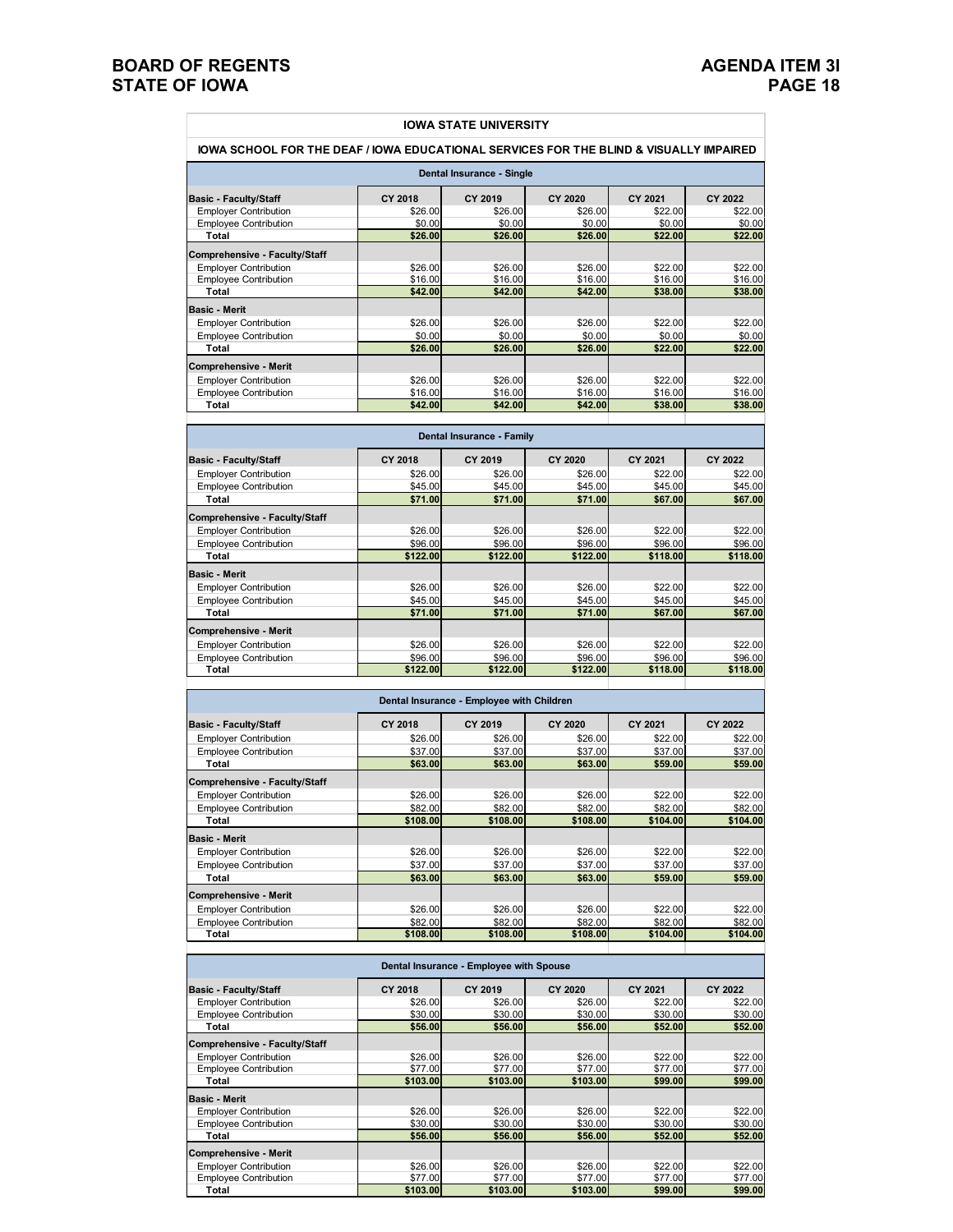#### **BOARD OF REGENTS**<br> **BOARD OF REGENTS**<br> **BOARD OF IOWA**<br>
PAGE 19 **STATE OF IOWA**

#### **UNIVERSITY OF NORTHERN IOWA**

| Dental Insurance - Single    |                |         |                |         |         |  |  |  |
|------------------------------|----------------|---------|----------------|---------|---------|--|--|--|
| Dental II*                   | <b>CY 2018</b> | CY 2019 | <b>CY 2020</b> | CY 2021 | CY 2022 |  |  |  |
| <b>Employer Contribution</b> | \$25.50        | \$25.50 | \$25.50        | \$25.50 | \$25.50 |  |  |  |
| <b>Employee Contribution</b> | \$6.00         | \$6.00  | \$6.00         | \$6.00  | \$6.00  |  |  |  |
| Total                        | \$31.50        | \$31.50 | \$31.50        | \$31.50 | \$31.50 |  |  |  |

| Dental Insurance - Family    |          |          |                |          |          |  |  |  |
|------------------------------|----------|----------|----------------|----------|----------|--|--|--|
| Dental II                    | CY 2018  | CY 2019  | <b>CY 2020</b> | CY 2021  | CY 2022  |  |  |  |
| <b>Employer Contribution</b> | \$54.75  | \$54.75  | \$54.75        | \$54.75  | \$54.75  |  |  |  |
| <b>Employee Contribution</b> | \$54.75  | \$54.75  | \$54.75        | \$54.75  | \$54.75  |  |  |  |
| Total                        | \$109.50 | \$109.50 | \$109.50       | \$109.50 | \$109.50 |  |  |  |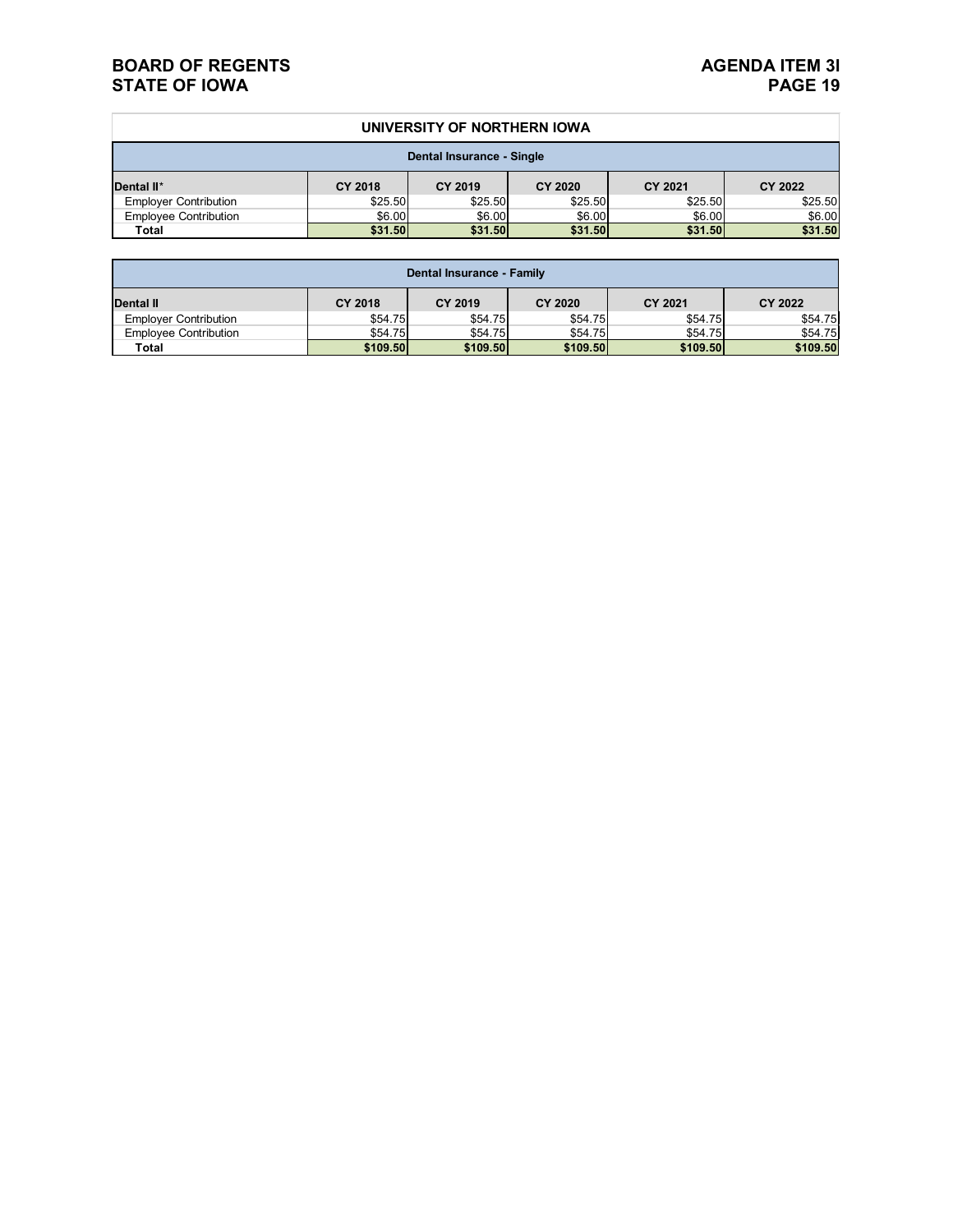# Salaries

### **Salary Policies**

In June 2021, the Board approved the Regent Merit System Pay Matrix and directed each institution and the Board office, in consultation with the Executive Director and Board Leadership, to develop salary policies for all non-organized faculty and staff for FY 2022 that best meet the needs of the institution and Board office.

|                 |              | Reyent Ment Jystem Fay Matrix (July 1, 2021) |                |                 |              |           |            |
|-----------------|--------------|----------------------------------------------|----------------|-----------------|--------------|-----------|------------|
|                 | Pay          | 7/1/2021                                     | 7/1/2021       | 13              | Hourly       | 21.31     | 31.73      |
| Grade           | <b>Basis</b> | <b>Minimum</b>                               | <b>Maximum</b> |                 | Semi-Monthly | 1,853.97  | 2,760.51   |
| 1               | Hourly       | $\overline{10.17}$                           | 18.70          |                 | Monthly      | 3,707.94  | 5,521.02   |
| $\overline{c}$  | Hourly       | 11.16                                        | 19.52          |                 | Annual       | 44,495.28 | 66,252.24  |
| 3               | Hourly       | 13.74                                        | 20.43          | 14              | Hourly       | 22.30     | 33.14      |
|                 | Semi-Monthly | 1,195.38                                     | 1,777.41       |                 | Semi-Monthly | 1,940.10  | 2,883.18   |
|                 | Monthly      | 2,390.76                                     | 3,554.82       |                 | Monthly      | 3,880.20  | 5,766.36   |
|                 | Annual       | 28,689.12                                    | 42,657.84      |                 | Annual       | 46,562.40 | 69,196.32  |
| 4               | Hourly       | 14.34                                        | 21.35          | $\overline{15}$ | Hourly       | 23.29     | 34.64      |
|                 | Semi-Monthly | 1,247.58                                     | 1,857.45       |                 | Semi-Monthly | 2,026.23  | 3,013.68   |
|                 | Monthly      | 2,495.16                                     | 3,714.90       |                 | Monthly      | 4,052.46  | 6,027.36   |
|                 | Annual       | 29,941.92                                    | 44,578.80      |                 | Annual       | 48,629.52 | 72,328.32  |
| 5               | Hourly       | 15.00                                        | 22.30          | 16              | Hourly       | 24.35     | 36.18      |
|                 | Semi-Monthly | 1,305.00                                     | 1,940.10       |                 | Semi-Monthly | 2,118.45  | 3,147.66   |
|                 | Monthly      | 2,610.00                                     | 3,880.20       |                 | Monthly      | 4,236.90  | 6,295.32   |
|                 | Annual       | 31,320.00                                    | 46,562.40      |                 | Annual       | 50,842.80 | 75,543.84  |
| 6               | Hourly       | 15.69                                        | 23.31          | 17              | Hourly       | 25.45     | 37.84      |
|                 | Semi-Monthly | 1,365.03                                     | 2,027.97       |                 | Semi-Monthly | 2,214.15  | 3,292.08   |
|                 | Monthly      | 2,730.06                                     | 4,055.94       |                 | Monthly      | 4,428.30  | 6,584.16   |
|                 | Annual       | 32,760.72                                    | 48,671.28      |                 | Annual       | 53,139.60 | 79,009.92  |
| $\overline{7}$  | Hourly       | 16.37                                        | 24.37          | $\overline{18}$ | Hourly       | 26.59     | 39.51      |
|                 | Semi-Monthly | 1,424.19                                     | 2,120.19       |                 | Semi-Monthly | 2,313.33  | 3,437.37   |
|                 | Monthly      | 2,848.38                                     | 4,240.38       |                 | Monthly      | 4,626.66  | 6,874.74   |
|                 | Annual       | 34,180.56                                    | 50,884.56      |                 | Annual       | 55,519.92 | 82,496.88  |
| 8               | Hourly       | 17.11                                        | 25.46          | 19              | Hourly       | 27.76     | 41.28      |
|                 | Semi-Monthly | 1,488.57                                     | 2,215.02       |                 | Semi-Monthly | 2,415.12  | 3,591.36   |
|                 | Monthly      | 2,977.14                                     | 4,430.04       |                 | Monthly      | 4,830.24  | 7,182.72   |
|                 | Annual       | 35,725.68                                    | 53,160.48      |                 | Annual       | 57,962.88 | 86,192.64  |
| 9               | Hourly       | 17.91                                        | 26.60          | 20              | Hourly       | 29.01     | 43.14      |
|                 | Semi-Monthly | 1,558.17                                     | 2,314.20       |                 | Semi-Monthly | 2,523.87  | 3,753.18   |
|                 | Monthly      | 3,116.34                                     | 4,628.40       |                 | Monthly      | 5,047.74  | 7,506.36   |
|                 | Annual       | 37,396.08                                    | 55,540.80      |                 | Annual       | 60,572.88 | 90,076.32  |
| 10              | Hourly       | 18.69                                        | 27.79          | 21              | Hourly       | 30.32     | 45.08      |
|                 | Semi-Monthly | 1,626.03                                     | 2,417.73       |                 | Semi-Monthly | 2,637.84  | 3,921.96   |
|                 | Monthly      | 3,252.06                                     | 4,835.46       |                 | Monthly      | 5,275.68  | 7,843.92   |
|                 | Annual       | 39,024.72                                    | 58,025.52      |                 | Annual       | 63,308.16 | 94,127.04  |
| $\overline{11}$ | Hourly       | 19.51                                        | 29.06          | 22              | Hourly       | 31.68     | 47.11      |
|                 | Semi-Monthly | 1,697.37                                     | 2,528.22       |                 | Semi-Monthly | 2,756.16  | 4,098.57   |
|                 | Monthly      | 3,394.74                                     | 5,056.44       |                 | Monthly      | 5,512.32  | 8,197.14   |
|                 | Annual       | 40,736.88                                    | 60,677.28      |                 | Annual       | 66,147.84 | 98,365.68  |
| 12              | Hourly       | 20.43                                        | 30.37          | 23              | Hourly       | 33.11     | 49.23      |
|                 | Semi-Monthly | 1,777.41                                     | 2,642.19       |                 | Semi-Monthly | 2,880.57  | 4,283.01   |
|                 | Monthly      | 3,554.82                                     | 5,284.38       |                 | Monthly      | 5,761.14  | 8,566.02   |
|                 | Annual       | 42,657.84                                    | 63,412.56      |                 | Annual       | 69,133.68 | 102,792.24 |

### **Regent Merit System Pay Matrix (July 1, 2021)**

\**On January 1, 2022 the number of weekday calendar hours changed from 2088 to 2080. New paygrades 20- 23 became effective for FY22.*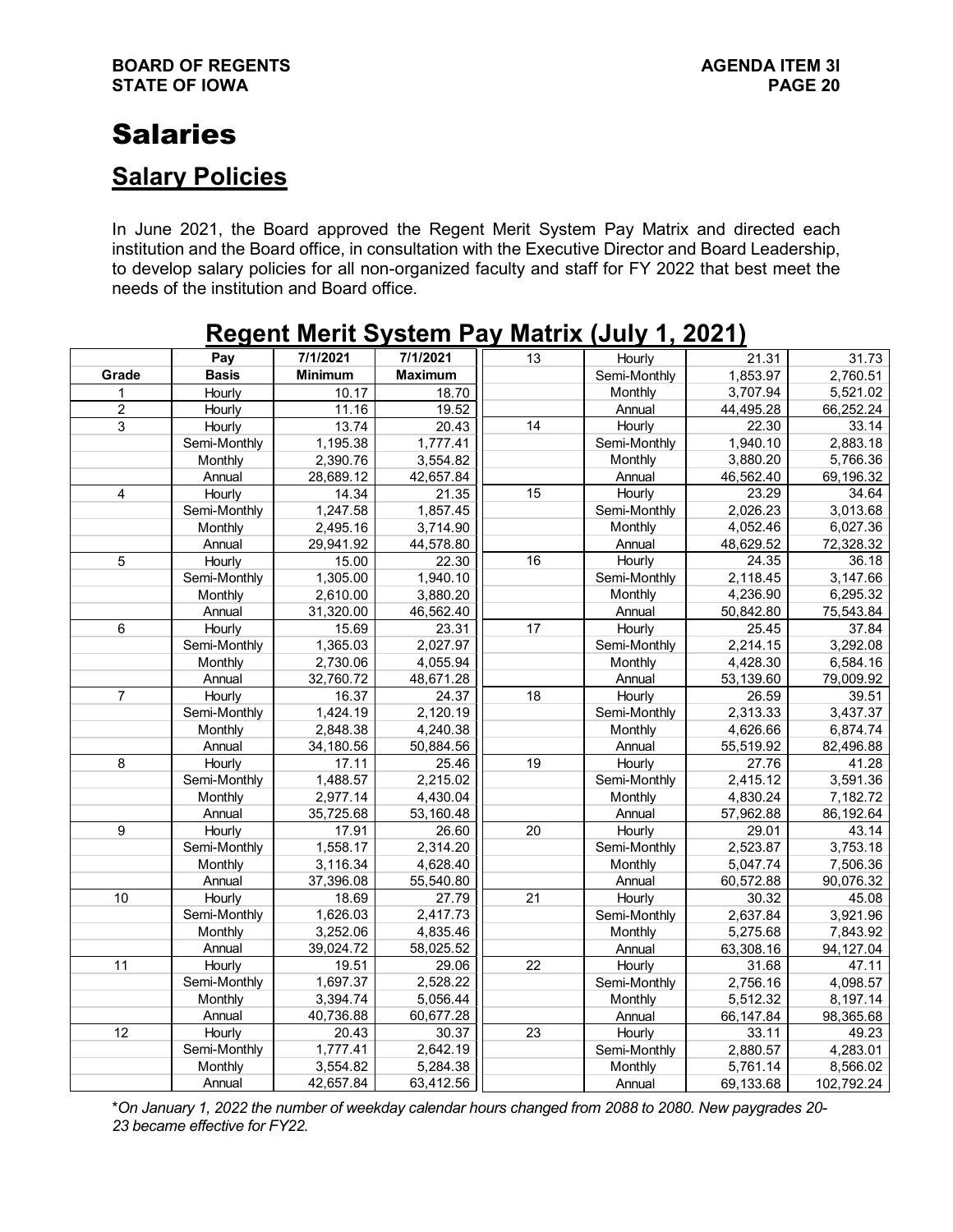| Average Estimated Total Compensation - FY 2022 <sup>1</sup> |                  |                  |                  |                              |                |              |  |  |  |
|-------------------------------------------------------------|------------------|------------------|------------------|------------------------------|----------------|--------------|--|--|--|
|                                                             |                  |                  |                  |                              |                |              |  |  |  |
|                                                             | <b>Professor</b> | <b>Associate</b> | <b>Assistant</b> | Overall Average <sup>2</sup> | <b>P&amp;S</b> | <b>Merit</b> |  |  |  |
| SUI <sup>3</sup>                                            | \$239,411        | \$170,769        | \$171,673        | \$195,590                    | \$101,384      | \$63,577     |  |  |  |
| <b>ISU</b>                                                  | \$168,085        | \$118,788        | \$102,329        | \$128,529                    | \$87,843       | \$65,372     |  |  |  |
| <b>UNI</b>                                                  | \$126,637        | \$108,534        | \$96,098         | \$112,515                    | \$102,504      | \$72,946     |  |  |  |
| ISD <sup>4</sup>                                            |                  |                  |                  | \$115,002                    | \$78,845       | \$55,426     |  |  |  |
| IESBVI <sup>4</sup>                                         |                  |                  |                  | \$102,285                    | \$85,060       | \$56,758     |  |  |  |

*1. Includes Benefits.*

*2. Weighted by the number of faculty.*

*3. P&S employees at SUI - non-hospital, non-SEIU.*

*4. The majority of ISD and IESBVI merit employees are on nine-month appointments.*

| Average Salaries <sup>1,2</sup>              |           |           |           |           |           |           |  |  |
|----------------------------------------------|-----------|-----------|-----------|-----------|-----------|-----------|--|--|
| Faculty <sup>3</sup>                         | FY 2017   | FY 2018   | FY 2019   | FY 2020   | FY 2021   | FY 2022   |  |  |
| SU <sup>4</sup>                              | \$107,798 | \$111,952 | \$112,243 | \$113,206 | \$115,164 | \$116,581 |  |  |
| ISU <sup>4</sup>                             | \$94,341  | \$93,328  | \$96,766  | \$97,153  | \$98,142  | \$101,765 |  |  |
| <b>UNI</b>                                   | \$78,912  | \$79,691  | \$76,751  | \$80,436  | \$77,317  | \$76,740  |  |  |
| <b>ISD</b>                                   | \$67,823  | \$66,867  | \$67,573  | \$81,004  | \$80,508  | \$83,186  |  |  |
| <b>IESBVI</b>                                | \$67,785  | \$69,155  | \$68,315  | \$71,924  | \$70,013  | \$75,415  |  |  |
| <b>Professional and Scientific</b>           | FY 2017   | FY 2018   | FY 2019   | FY 2020   | FY 2021   | FY 2022   |  |  |
| SUI <sup>5</sup>                             | \$69,477  | \$70,688  | \$70,480  | \$71,600  | \$72,478  | \$73,523  |  |  |
| <b>ISU</b>                                   | \$62,376  | \$63,434  | \$64,319  | \$65,341  | \$64,819  | \$65,021  |  |  |
| <b>UNI</b>                                   | \$68,188  | \$66,101  | \$68,910  | \$66,247  | \$69,690  | \$72,390  |  |  |
| <b>ISD</b>                                   | \$60,354  | \$61,912  | \$64,526  | \$60,065  | \$54,213  | \$57,067  |  |  |
| <b>IESBVI</b>                                | \$61,507  | \$62,122  | \$53,253  | \$57,792  | \$57,983  | \$64,170  |  |  |
| Service Employees International Union (SEIU) | \$67,146  | \$68,237  | \$69,029  | \$69,723  | \$70,476  | \$71,829  |  |  |
| <b>Merit</b>                                 | FY 2017   | FY 2018   | FY 2019   | FY 2020   | FY 2021   | FY 2022   |  |  |
| SUI                                          | \$42,035  | \$42,389  | \$41,690  | \$41,147  | \$41,221  |           |  |  |
| <b>ISU</b>                                   | 43,117    | \$42,805  | \$42,059  | \$42,584  | \$44,638  |           |  |  |
| <b>UNI</b>                                   | 46,539    | \$46,742  | \$47,463  | \$47,266  | \$47,923  |           |  |  |
| <b>ISD</b>                                   | 34,878    | \$31,825  | \$34,379  | \$34,250  | \$34,506  |           |  |  |
| <b>IESBVI</b>                                | 44,143    | \$41,571  | \$42,162  | \$38,027  | \$38,740  |           |  |  |
| System-Wide                                  | 42,142    | \$41,066  | \$41,551  | \$40,655  | \$41,406  |           |  |  |

*1. Excludes benefits.*

*2. Faculty and Professional and Scientific numbers are as of July 1, 2021; Merit numbers are as of June 30, 2020 and allow for all midyear changes (step increases and other.) FY2022 Merit salaries will be included in the next report.*

*3. Faculty salaries are shown as annualized figures for 9-month equivalent positions.*

*4. Excludes salaries for: (1) professional colleges of Medicine, Dentistry, and Law at SUI; and (2) Veterinary Medicine and faculty*  associated with the Agricultural Experiment Station and the Cooperative Extension Service at ISU. Includes the top three Faculty ranks at *SUI.*

*5. Includes all university and hospital non-SEIU employees. Does not include SEIU or three highest paid head coaches.*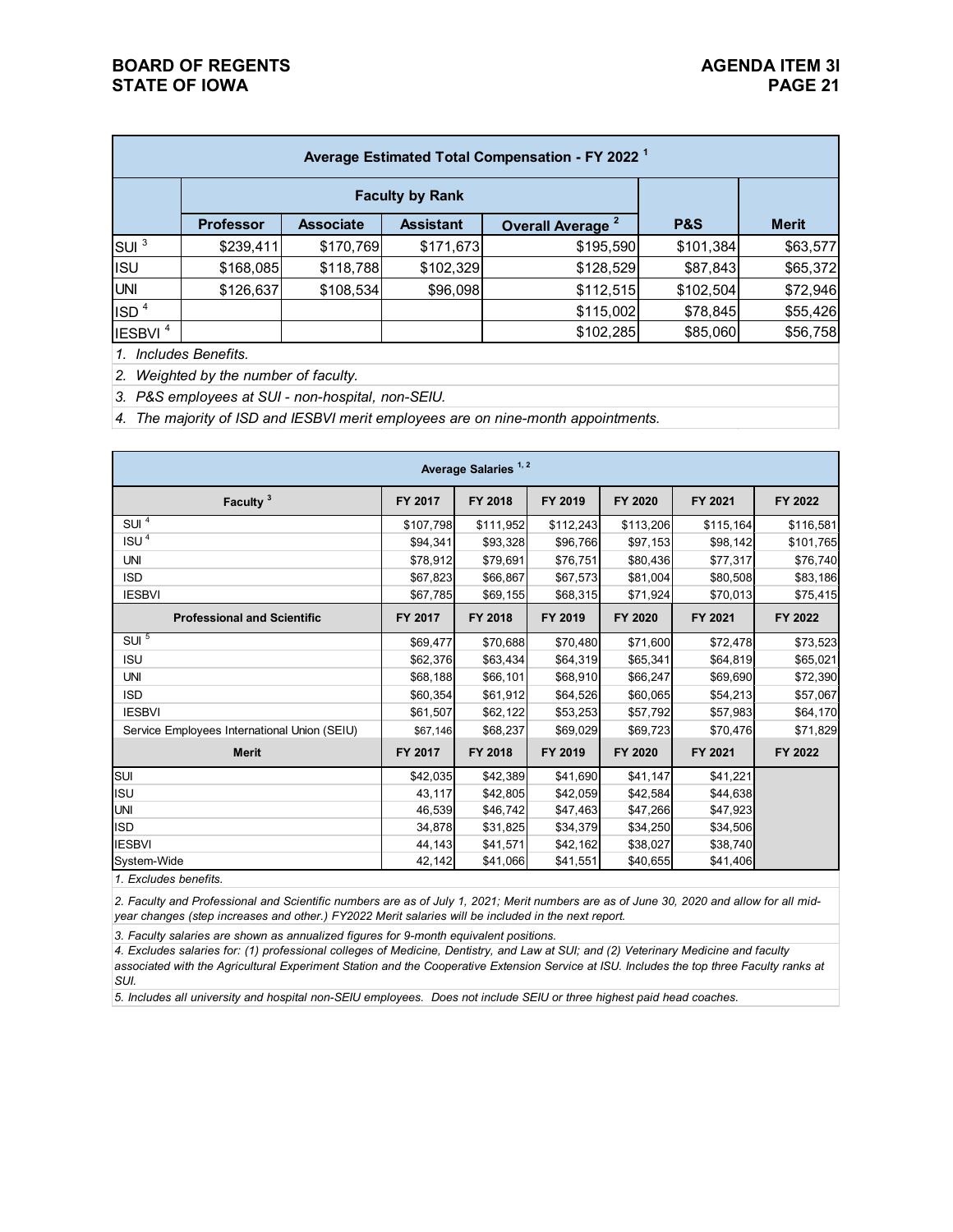#### **BOARD OF REGENTS**<br>STATE OF IOWA **PAGE 22 STATE OF IOWA**

| <b>Average Salary Increases</b>              |         |         |         |         |         |                                   |  |  |
|----------------------------------------------|---------|---------|---------|---------|---------|-----------------------------------|--|--|
| <b>Faculty</b>                               | FY 2018 | FY 2019 | FY 2020 | FY 2021 | FY 2022 | <b>Five-Year</b><br>Period        |  |  |
| SUI*                                         | 2.6%    | 0.8%    | 3.4%    | 1.4%    | 2.3%    | 2.1%                              |  |  |
| ISU***                                       | 0.0%    | 1.0%    | 2.2%    | 0.0%    | 3.5%    | 1.4%                              |  |  |
| <b>UNI</b>                                   | 1.4%    | 1.3%    | 2.1%    | 2.1%    | 1.3%    | 1.6%                              |  |  |
| <b>ISD</b>                                   | 2.3%    | 1.1%    | 3.7%    | 2.2%    | 3.0%    | 2.5%                              |  |  |
| <b>IESBVI</b>                                | 2.7%    | 2.9%    | 3.0%    | 2.2%    | 2.6%    | 2.7%                              |  |  |
| <b>Professional and Scientific</b>           | FY 2018 | FY 2019 | FY 2020 | FY 2021 | FY 2022 | <b>Five-Year</b><br><b>Period</b> |  |  |
| SUI*                                         | 1.8%    | 0.6%    | 2.4%    | 1.5%    | 2.2%    | 1.7%                              |  |  |
| ISU***                                       | 0.0%    | 1.0%    | 1.7%    | 0.0%    | 3.6%    | 1.2%                              |  |  |
| <b>UNI</b>                                   | 1.7%    | 1.5%    | 2.1%    | 0.0%    | 1.3%    | 1.3%                              |  |  |
| <b>ISD</b>                                   | 1.8%    | 1.0%    | 4.3%    | 2.2%    | 3.3%    | 2.5%                              |  |  |
| <b>IESBVI</b>                                | 1.0%    | 1.0%    | 3.0%    | 1.5%    | 2.1%    | 1.7%                              |  |  |
| Service Employees International Union (SEIU) | 2.9%    | 1.9%    | 2.1%    | 2.1%    | 2.1%    | 2.2%                              |  |  |
| <b>Merit</b>                                 | FY 2018 | FY 2019 | FY 2020 | FY 2021 | FY 2022 | Five-Year<br>Period               |  |  |
| SUI**                                        | 1.0%    | 1.0%    | 2.1%    | 2.1%    | 1.8%    | 1.6%                              |  |  |
| <b>ISU</b>                                   | 1.4%    | 1.0%    | 2.5%    | 2.1%    | 2.1%    | 1.8%                              |  |  |
| <b>UNI</b>                                   | 1.0%    | 1.3%    | 2.1%    | 2.1%    | 1.1%    | 1.5%                              |  |  |
| <b>ISD</b>                                   | 1.3%    | 1.1%    | 2.4%    | 2.1%    | 1.9%    | 1.8%                              |  |  |
| <b>IESBVI</b>                                | 2.3%    | 1.0%    | 2.2%    | 1.9%    | 1.9%    | 1.9%                              |  |  |

 $*$  For the University of Iowa, this is taking the total budget impact for each population comparing 6/30 to 7/1 and 12/31 to 1/1. The University of Iowa has two distinct salary processes and each college/division has chosen which cycle to use.

\*\*In FY22, 1% merit increases were given to anyone not at their pay grade maximum. At the University of Iowa, approximately 71% of Merit staff received the merit increase.

\*\*\*FY2020 ISU Faculty & P&S average salary increases have been updated to reflect accurate increases.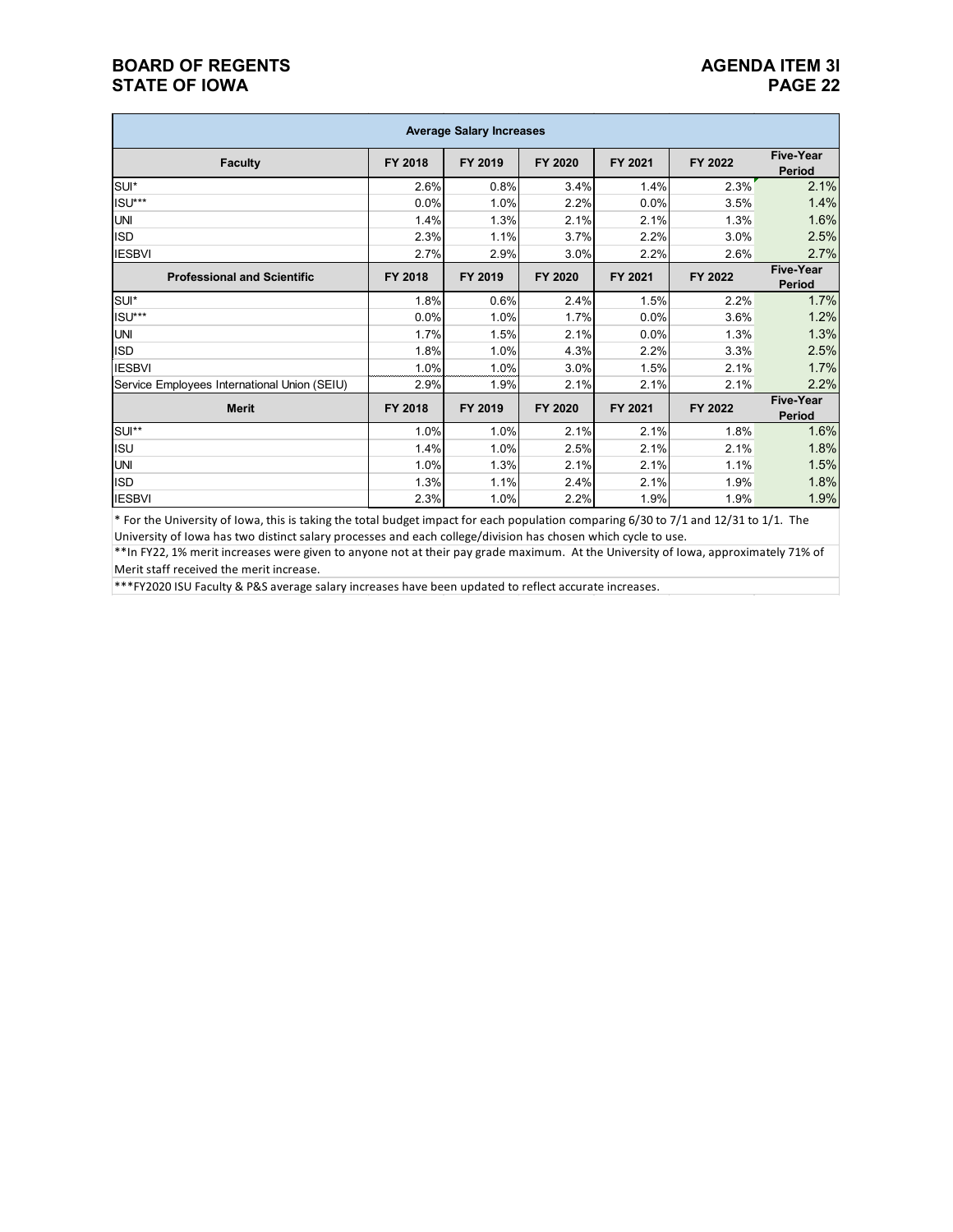## Employee Award Programs

In May 2005, the Board approved a pilot program to recognize exceptional performance by nonorganized professional and scientific staff at the University of Iowa. The program was approved for a one-year period. The program allowed for awards for exceptional performance (up to 10% of salary) and SPOT awards (\$75 or less).

Rather than ask the Board to consider an extension of the pilot award program at the University of Iowa, Regent Policy Manual §2.1(2)(A)(v) was revised to authorize such programs at the other institutions. The revision allows each institution to develop its own procedures, with approval by the Executive Director, to recognize exceptional performance by faculty, professional and scientific and merit staff.

The University of Iowa program to recognize exceptional performance has been in place for several years. Iowa State University implemented an Extra-Meritorious Performance Pay program in FY 2011. Iowa School for the Deaf and Iowa Educational Services for the Blind and Visually Impaired implemented a pay for exceptional performance program in FY 2021. No Exceptional Performance Awards were issued at UNI or IESBVI for FY 2021.

#### **University of Iowa**

Flexible Pay is awarded for extra-meritorious performance that may include rewarding a variety of outcomes and behaviors e.g., project completion, sustained high level performance and revenue generation, etc.

There are two types of Flexible pay: (1) Exceptional Performance Awards and (2) Spot Performance Awards. Flexible pay may be awarded any time during the year, in the form of a lump sum payment that is not added to the base salary.

- **Exceptional Performance Awards:** All regular, professional and scientific and SEIU employees are eligible. An employee must be employed at the University of Iowa in a regular position for six months and have an exceeds expectations or outstanding performance evaluation (within the past 12 months) on file. Employees may receive up to 10% of their salary for Exceptional Performance Awards per fiscal year, upon approval. An employee may receive a maximum of two Exceptional Performance Awards per fiscal year but the total must not exceed 10% of their base salary. No more than 10% of a College or Division's P&S and SEIU staff are eligible to receive an Exceptional Performance Award in a given fiscal year.
- **SPOT Performance Awards:** All regular, professional and scientific, SEIU and Merit employees are eligible. The standard gross amount for a Spot Award cannot exceed \$150 (net). For FY 2021, the maximum gross amount for a Spot Award is \$300 (net). Normally an employee may receive no more than four Spot Awards and the awards must be 30 calendar days apart. For FY 2021, employees may receive no more than eight SPOT Awards and there is no required wait period between awards.

The University of Iowa Flexible Pay Program has provided colleges and departments with a mechanism for rewarding exceptional performance, outside of the annual salary increase cycle, that does not increase base salaries on a continuing basis. The University of Iowa is able to provide timely monetary lump sum payments to employees for completing major projects on time, recommending different and more efficient ways to perform certain activities, revenue generation, and providing excellent customer service. Five-year history of the awards program is shown on the following page.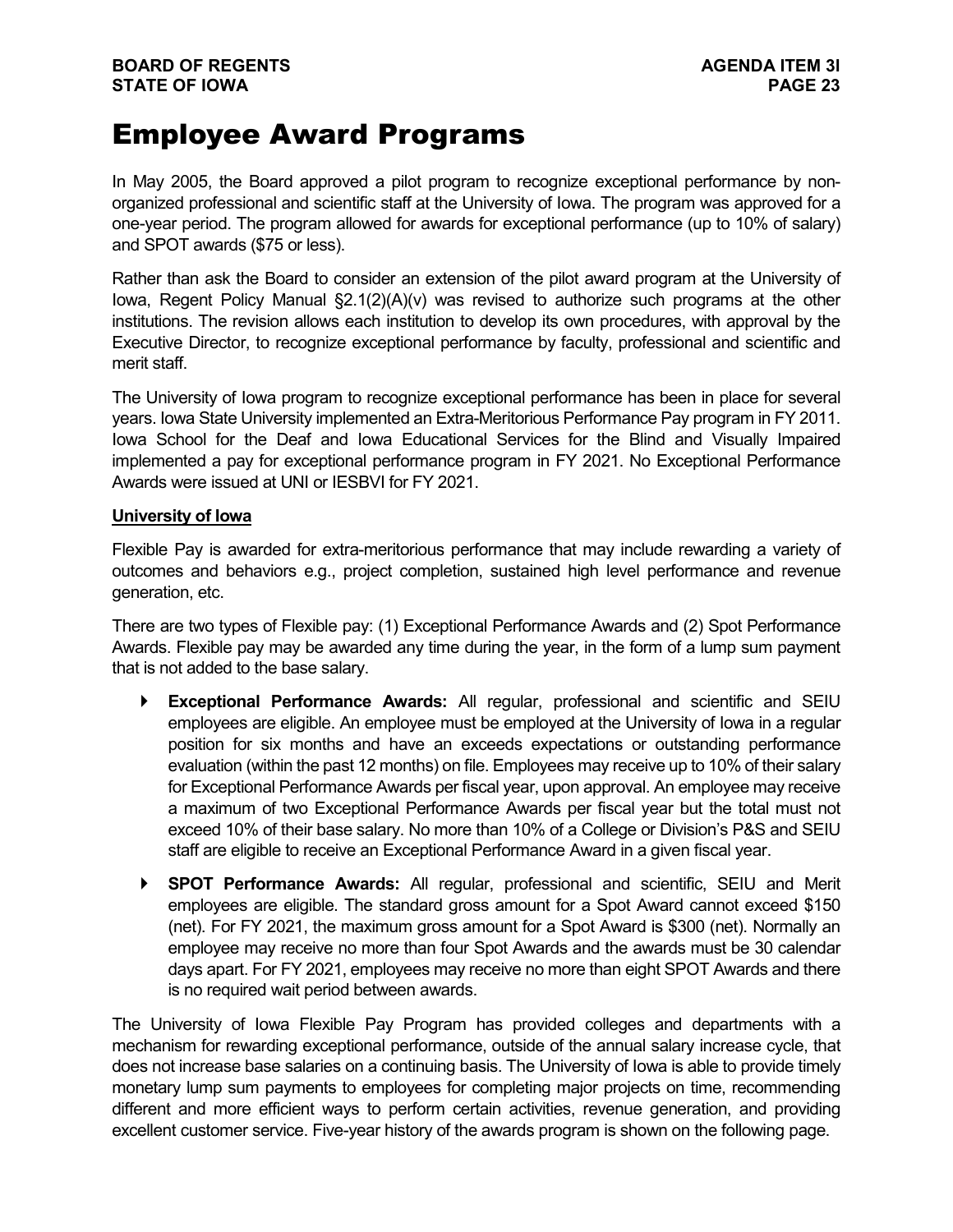#### **BOARD OF REGENTS**<br>STATE OF IOWA **PAGE 24 STATE OF IOWA**

| University of Iowa - Flexible Pay Program                                                                              |                  |                  |                  |                  |                   |  |  |
|------------------------------------------------------------------------------------------------------------------------|------------------|------------------|------------------|------------------|-------------------|--|--|
|                                                                                                                        | FY 2017          | FY 2018          | FY 2019          | FY 2020          | FY 2021*          |  |  |
| <b>Exceptional Performance Awards</b>                                                                                  |                  |                  |                  |                  |                   |  |  |
| Eligible Employees                                                                                                     | 6.844            | 10.562           | 10.949           | 11.241           | 11,694            |  |  |
| Number of Awards Presented                                                                                             | 298              | 261              | 284              | 363              | 575               |  |  |
| Dollar Range of Awards                                                                                                 | $$250 - $21,500$ | $$125 - $19,281$ | \$200 - \$22,130 | $$250 - $20,000$ | \$300 - \$100,000 |  |  |
| Average Dollars Awarded                                                                                                | \$3,862          | \$4,140          | \$4,994          | \$5,147          | \$4,415           |  |  |
| <b>Total Dollars Awarded</b>                                                                                           | \$1,155,126      | \$1,080,510      | \$1,418,202      | \$1,868,352      | \$2,538,361       |  |  |
| Spot Awards**                                                                                                          |                  |                  |                  | $***$            |                   |  |  |
| Eligible Employees                                                                                                     | 6.844            | 10.562           | 10.949           | 15,952           | 16,303            |  |  |
| Number of Awards Presented                                                                                             | 805              | 1,343            | 1.465            | 7,363            | 8,070             |  |  |
| Dollar Range of Awards                                                                                                 | $$45 - $75$      | $$25 - $75$      | $$25 - $150$     | $$6 - $300$      | $$8 - $300$       |  |  |
| Average Dollars Awarded                                                                                                | \$75             | \$74             | \$126            | \$225            | \$242             |  |  |
| <b>Total Dollars Awarded</b>                                                                                           | \$97,725         | \$160,381        | \$286,294        | \$1,655,940      | \$3,036,729       |  |  |
| Percentage of Exceptional Performance Awards                                                                           |                  |                  |                  |                  |                   |  |  |
| Females                                                                                                                | 64.4%            | 64.8%            | 67.3%            | 62.8%            | 58.8%             |  |  |
| <b>Minorities</b>                                                                                                      | 7.4%             | 4.6%             | 7.4%             | 7.5%             | 9.7%              |  |  |
| <b>Percentage of Spot Awards</b>                                                                                       |                  |                  |                  |                  |                   |  |  |
| Females                                                                                                                | 65.0%            | 73.4%            | 71.3%            | 61.2%            | 57.3%             |  |  |
| <b>Minorities</b>                                                                                                      | 5.8%             | 7.6%             | 9.4%             | 11.3%            | 12.2%             |  |  |
| Awards Program Five-Year History                                                                                       |                  |                  |                  |                  |                   |  |  |
| Exceptional Performance Awards                                                                                         | 298              | 361              | 284              | 363              | 575               |  |  |
| Spot Awards                                                                                                            | 805              | 1.343            | 1.465            | 7,363            | 8,070             |  |  |
| Of eligible P&S and SEIU staff members, females make up approximately 72.2% and minorities make up approximately 9.7%. |                  |                  |                  |                  |                   |  |  |

*\*\* Merit staff became eligible for spot awards beginning on 10/1/2019 so the population includes P&S, SEIU and Merit.*

*\*\*\* The large increase in spot awards is primarily due to the pandemic and specifically, the Health Care enterprise and the units that support it, directly or indirectly.*

#### **Iowa State University**

Iowa State University maintains an Extra-Meritorious Performance Pay Program for Professional and Scientific (P&S) staff with at least one year of experience at the university at the time of the award and be a current employee in a term or continuous position. This program awards one-time payments for employees who perform beyond the scope of their duties.

Awards can be granted any time during the fiscal year and are provided in the form of a lump sum payment. Eligible P&S employees can receive only one award per fiscal year. The award does not become part of their base salary.

Five-year history of the awards program is shown below.

| Iowa State University - Extra Meritorious Performance Pay Program |                |                |                |                |               |  |  |  |
|-------------------------------------------------------------------|----------------|----------------|----------------|----------------|---------------|--|--|--|
|                                                                   | FY 2017        | FY 2018        | FY 2019        | FY 2020        | FY 2021*      |  |  |  |
| <b>Exceptional Performance Awards</b>                             |                |                |                |                |               |  |  |  |
| Eligible Employees                                                | 3,077          | 3,103          | 3,409          | 3.244          | 2896**        |  |  |  |
| Number of Awards Presented                                        | 49             | 81             | 112            | 114            | 266           |  |  |  |
| Dollar Range of Awards                                            | \$675-\$10,000 | \$250-\$10.000 | \$750-\$12,000 | \$700-\$20.785 | \$500-\$16995 |  |  |  |
| Average Dollars Awarded                                           | \$2,763        | \$3,218        | \$3,028        | \$3,162        | \$2,288       |  |  |  |
| <b>Total Dollars Awarded</b>                                      | \$135,395      | \$236,550      | \$339,186      | \$360,421      | \$608,646     |  |  |  |
| Percentage of Exceptional Performance Awards                      |                |                |                |                |               |  |  |  |
| Females                                                           | 73.0%          | 60.5%          | 58.0%          | 52.6%          | 70.0%         |  |  |  |
| <b>Minorities</b>                                                 | 8.0%           | 6.2%           | 5.0%           | 7.0%           | 11.0%         |  |  |  |
| <b>Awards Program Five-Year History</b>                           |                |                |                |                |               |  |  |  |
| <b>Exceptional Performance Awards</b>                             | 49             | 81             | 112            | 114            | 266           |  |  |  |

*\* Of eligible non-bargaining P&S staff members, females make up approximately 59% and minitorites make up approximately 12%.*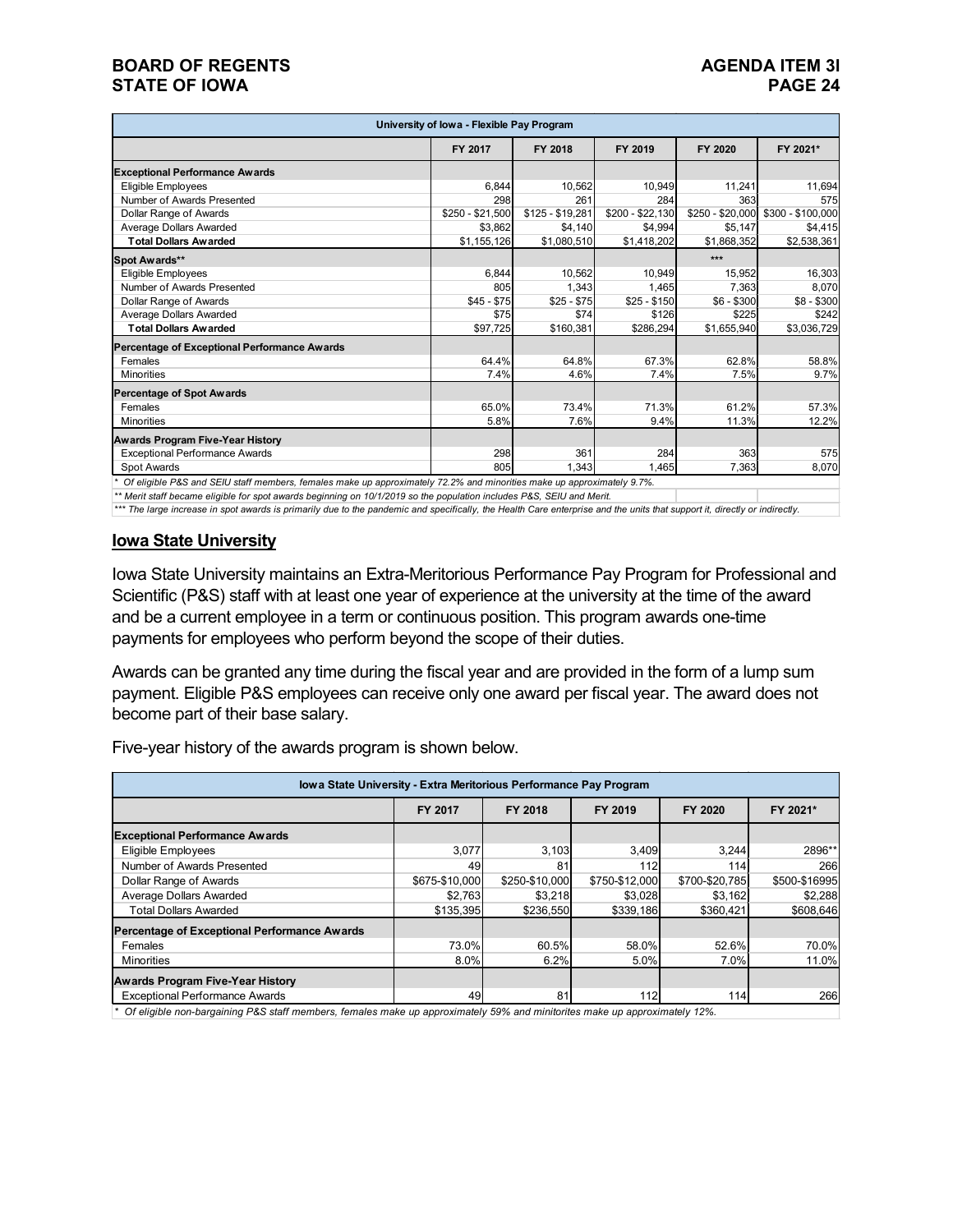#### **BOARD OF REGENTS**<br> **BOARD OF REGENTS**<br> **BOARD OF IOWA**<br>
PAGE 25 **STATE OF IOWA**

#### **Iowa School for the Deaf**

Exceptional Performance Awards are awarded for extra-meritorious performance that may include a variety of outcomes. All regular, Professional and Scientific (P&S) employees who have been employed in a regular position for six months or more are eligible. All awards are in the form of a lump sum payment, not added to the base salary, and can awarded any time during the year. Employees may receive a maximum of two awards per fiscal year up to 10% of their base salary, with approval by the Superintendent.

| lowa School for the Deaf                                                           | <b>FY 2017</b> | FY 2018 | FY 2019 | FY 2020 | FY 2021 |
|------------------------------------------------------------------------------------|----------------|---------|---------|---------|---------|
| <b>Exceptional Performance Awards</b>                                              |                |         |         |         |         |
| Eligible Employees                                                                 |                |         |         |         | 36      |
| Number of Awards Presented                                                         |                |         | 0       |         |         |
| Dollar Range of Awards                                                             |                |         |         |         | \$3,000 |
| Average Dollars Awarded                                                            | \$0            | \$0     | \$0     | \$0     | \$3,000 |
| <b>Total Dollars Awarded</b>                                                       | \$0            | \$0     | \$0     | \$0     | \$3,000 |
| Percentage of Exceptional Performance Awards                                       |                |         |         |         |         |
| $F$ emales <sup>1</sup>                                                            | $0.0\%$        | 0.0%    | 0.0%    | $0.0\%$ | 100.0%  |
| Minorities <sup>2</sup>                                                            | $0.0\%$        | $0.0\%$ | 0.0%    | 0.0%    | $0.0\%$ |
| <b>Awards Program Five-Year History</b>                                            |                |         |         |         |         |
| <b>Exceptional Performance Awards</b>                                              |                | N       |         |         |         |
| 1. Females make up approximately 67% of eligible non-bargaining P&S staff members. |                |         |         |         |         |

*2. Minorities make up approximately* 6% *of eligible non-bargaining P&S staff members.*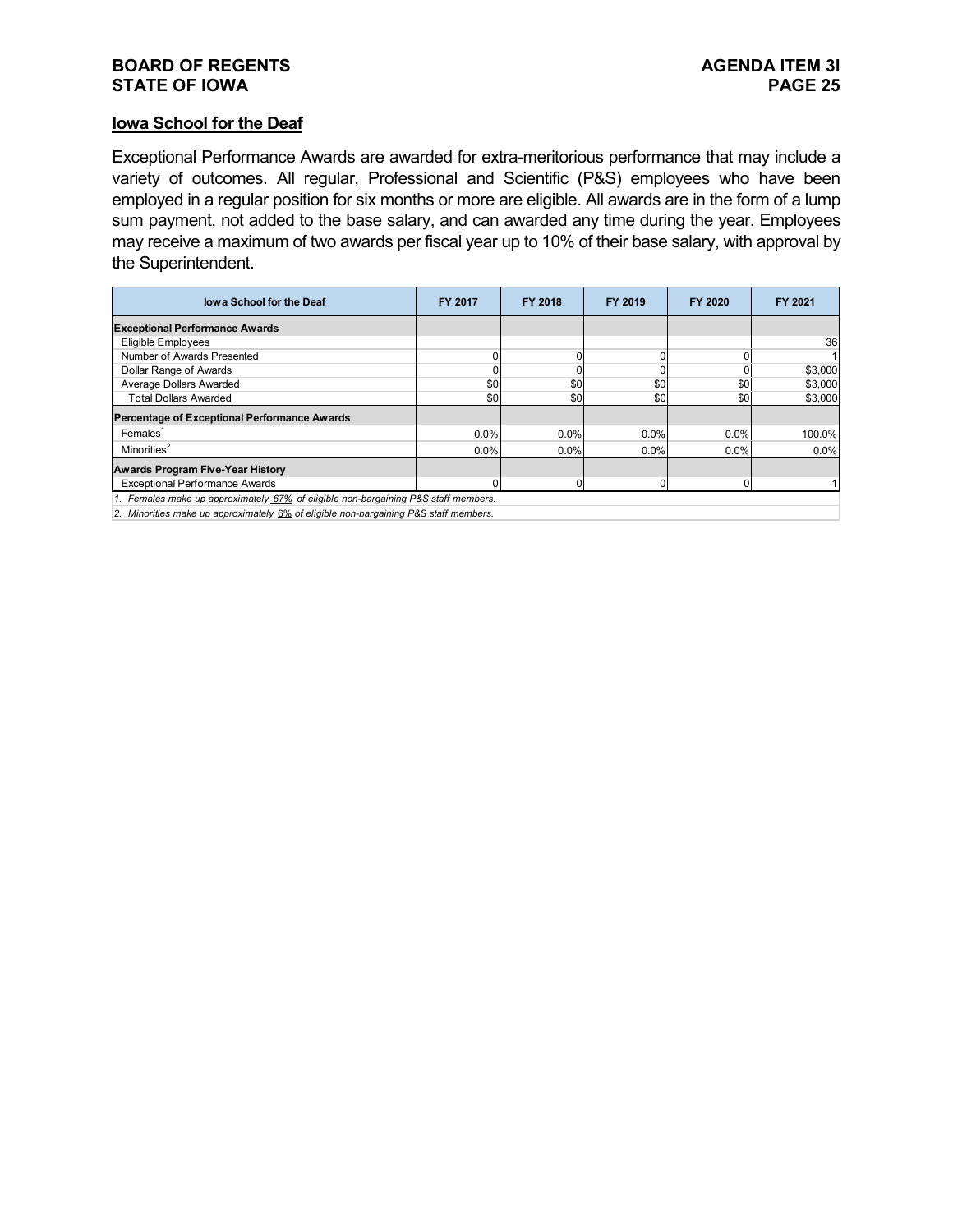# Faculty Resignations

The number of faculty resignations at the Regent universities went slightly up in FY2021, though still within a consistent range at each institution over the past five years. At Iowa State University, there were 36 resignations. The University of Iowa had 80 resignations. The University of Northern Iowa had 10 resignations.



In FY2021 faculty resignations for males and females were proportional with their representation on the faculty (43% of faculty are female; 42% of resignations were females). Minority faculty represent 24% of all faculty, but were 35% of the resignations in FY2021. This is an improvement from the past two years (FY2019: 37% and FY2020: 39%).

| <b>Faculty Resignations by Sex and Minority Status</b> |             |               |              |                 |                                |  |  |
|--------------------------------------------------------|-------------|---------------|--------------|-----------------|--------------------------------|--|--|
|                                                        | <b>MALE</b> | <b>FEMALE</b> | <b>TOTAL</b> | <b>MINORITY</b> | <b>NON-</b><br><b>MINORITY</b> |  |  |
| FY 2017                                                | 69          | 64            | 133          | 15              | 45                             |  |  |
| FY 2018                                                | 69          | 51            | 120          | 40              | 80                             |  |  |
| FY 2019                                                | 86          | 51            | 137          | 51              | 86                             |  |  |
| FY 2020                                                | 62          | 50            | 112          | 44              | 68                             |  |  |
| FY 2021                                                | 73          | 53            | 126          | 44              | 82                             |  |  |

Resignations by appointment type were in line with prior years. Clinical faculty in the health sciences most commonly resign for positions outside of academe, while tenured and tenure-track faculty are most likely to leave to a position at another university.